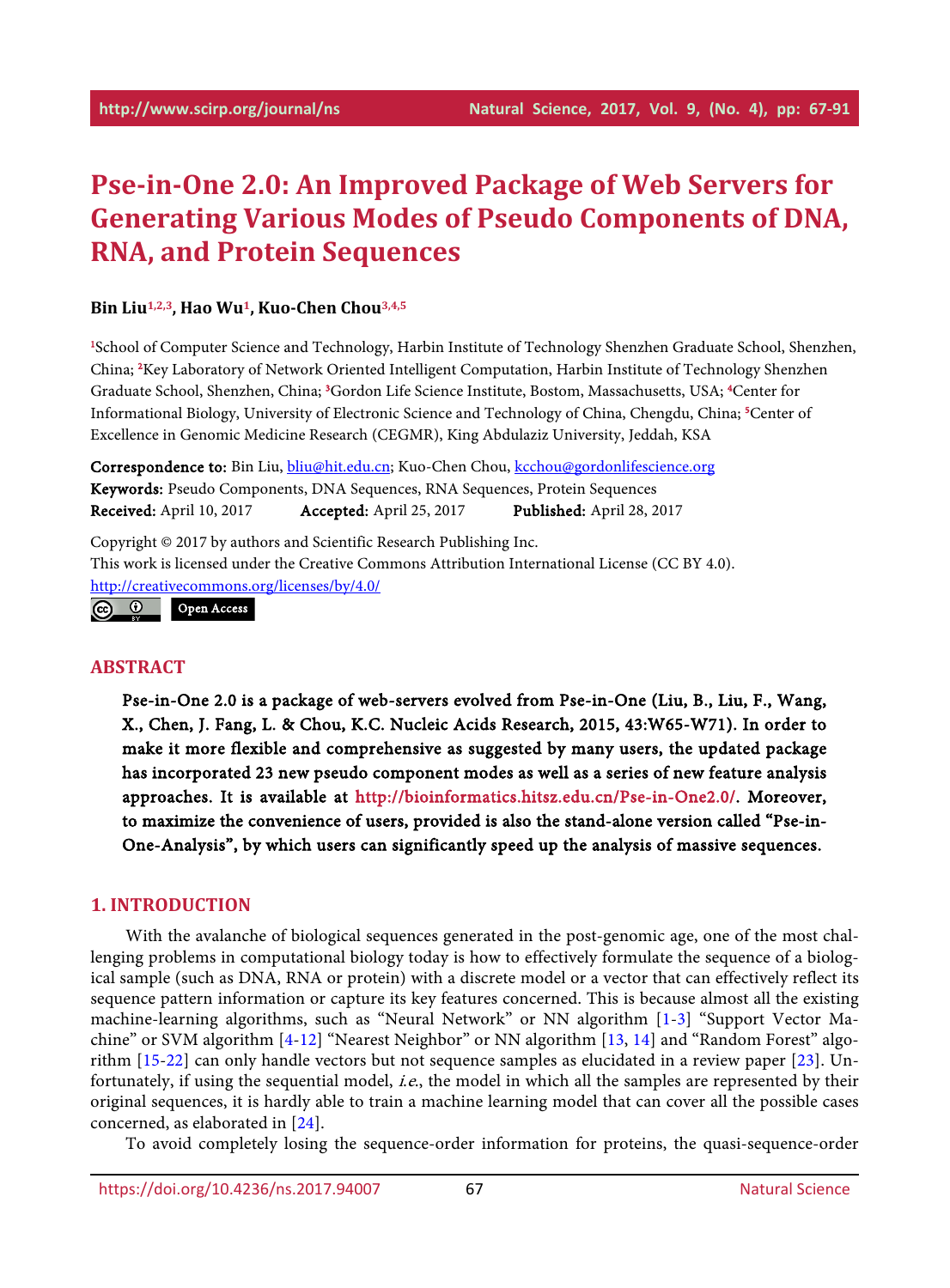approach [\[25\]](#page-6-3) or PseAAC (pseudo amino acid composition) approach [\[26](#page-6-4)[-28\]](#page-6-5) or Chou's PseAAC [\[29-](#page-6-6)[32\]](#page-7-0) was proposed. Ever since the concept of Chou's PseAAC [\[29-](#page-6-6)[31\]](#page-6-7) was proposed, it has rapidly penetrated into many biomedicine and drug development areas [\[33,](#page-7-1) [34\]](#page-7-2) and nearly all the areas of computational proteomics [\[35-](#page-7-3)[212\]](#page-19-0).

Because it has been widely and increasingly used, and also because it would be a trend and future direction to establish user-friendly and publically accessible web-servers for various analysis methods as pointed out in [\[213\]](#page-19-1), four powerful web-servers were established; they are "PseAAC" [\[214\]](#page-19-2), "Pse-AAC-Builder" [\[29\]](#page-6-6), "propy" [\[30\]](#page-6-8) and "PseAAC-General" [\[32\]](#page-7-0). The former three are for generating various modes of Chou's special PseAAC; while the 4th one for those of Chou's general PseAAC [\[28,](#page-6-5) [108\]](#page-11-0) including not only all the special modes of feature vectors for proteins but also the higher level feature vectors such as "Functional Domain" mode (see Eqs.9-10 of [\[108\]](#page-11-0), "Gene Ontology" mode (see Eqs.11-12 of 108), and "Sequential Evolution" or "PSSM" mode (see Eqs.13-14 of [\[108\]](#page-11-0).

Encouraged by the successes of using PseAAC to deal with protein/peptide sequences, the concept of PseAAC has been extended to cover DNA/RNA sequences as well via the PseKNC (Pseudo K-tuple Nucleotide Composition) approach [\[215](#page-19-3)[-223\]](#page-19-4). Meanwhile, four publically accessible web-servers [\[215,](#page-19-3) [217,](#page-19-5) [224,](#page-19-6) [225\]](#page-19-7) were developed for generating various pseudo components or feature vectors for DNA/RNA sequences as well.

Particularly, recently a very powerful web-server called Pse-in-One [\[226\]](#page-19-8) has been established that can be used to generate any desired pseudo components or feature vectors for protein/peptide and DNA/RNA sequences according to the need of users' studies.

Since then some novel pseudo component modes have been proposed for dealing with various problems in proteomics and genome analysis [\[7,](#page-5-7) [10](#page-5-8)[-12,](#page-5-3) [18](#page-6-9)[-22,](#page-6-0) [221,](#page-19-9) [227-](#page-20-0)[263\]](#page-22-0). In order to incorporate these new and important developments into the Pse-in-One package, an updated version called "Pse-in-One 2.0" has been established.

### **2. RESULTS AND DISCUSSION**

Compared with the original one, the updated version has the following new features and functions.

### **2.1. Modes of Pseudo Components**

Added in are a total of 23 new pseudo component modes, of which 6 for DNA sequences [\(Table 1\)](#page-2-0), 8 for RNA sequences [\(Table 2\)](#page-2-1), and 9 for protein sequences [\(Table 3\)](#page-2-2). These new modes reflect the recent developments of the pseudo components, particularly in extending the coverage scope to those features derived from (1) RNA secondary structures, and (2) the multiple sequence alignments and profiles. As a consequence, Pse-in-One 2.0 covers a total of 51 different features, of which 20 for DNA sequences, 14 for RNA sequences, and 17 for protein sequences. The overall structure can be reflected via the following three sub web-servers.

PseDAC-General is for generating the feature vectors of DNA sequences. It contains three categories: nucleotide composition, nucleotide autocorrelation, and pseudo nucleotide composition. Of the 6 new modes, 3 are added into the first category, including IDKmer [\[224](#page-19-6)], Mismatch [\[264](#page-22-1)], and Subse-quence[\[265](#page-22-2)]; while the other 3 are added to the second category, including Moran autocorrelation, Geary autocorrelation, and Normalized Moreau-Broto autocorrelation [\[217](#page-19-5)].

PseRAC-General is aimed to generate the feature vectors for RNA sequences, and it has four categories, of which the "predicted structure composition" is a newly added category for extracting the structure-based features of RNA sequences, in which the following 3 new modes are incorporated: Triplet [\[266](#page-22-3)], PseSSC [\[267](#page-22-4)] and PseDPC [\[10](#page-5-8)]. Triplet is an early approach to use the structure information of RNA sequences and has shown better performance for microRNA identification in comparison with other sequence-based approaches. PseSSC and PseDPC can be used to incorporate the global or long-range structure-order information so as to remarkably improve the prediction quality in identifying the pre-miRNAs. Of the other 5 new modes, 2 are added into the nucleic acid composition category, i.e.,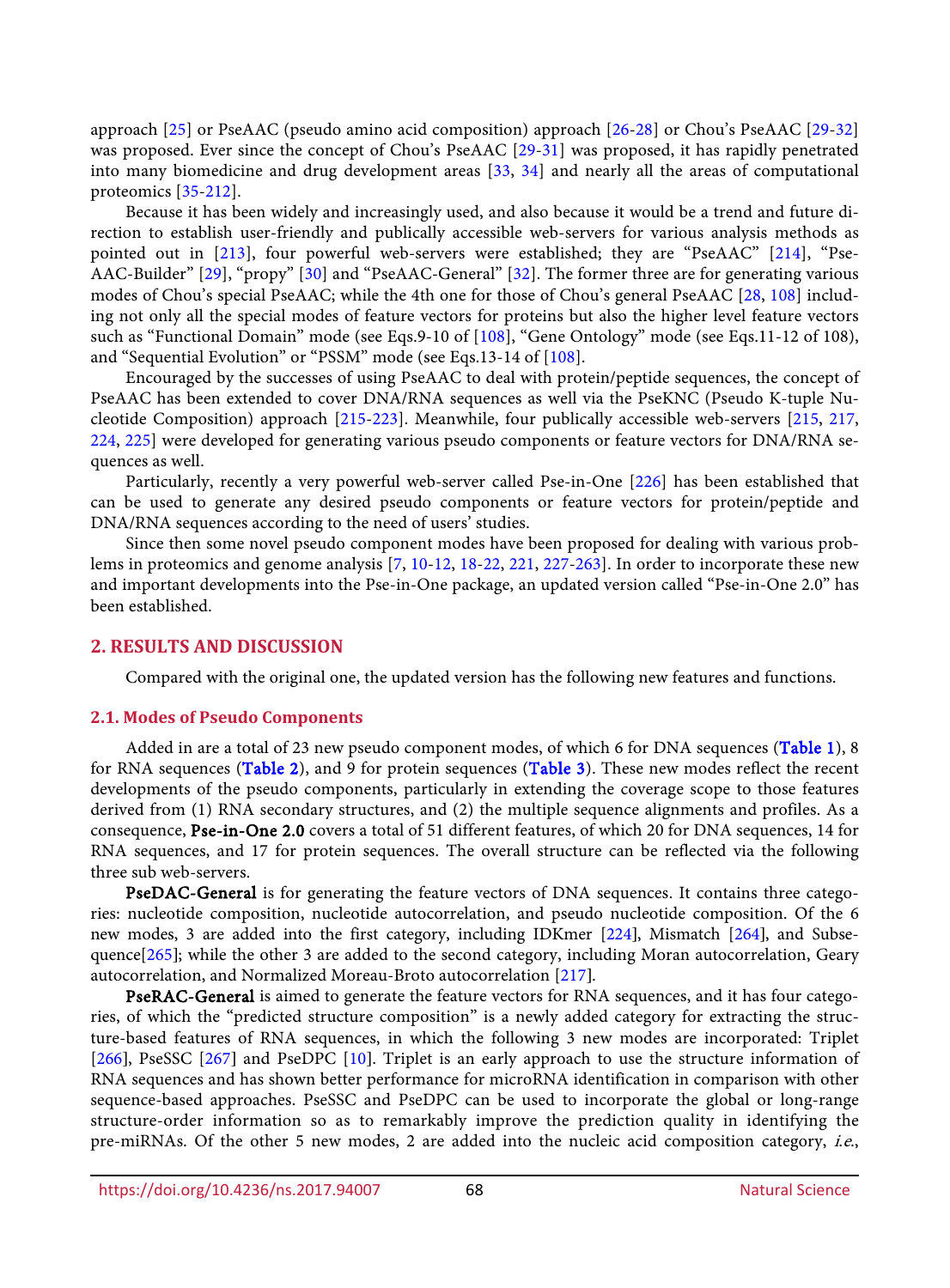| Category                    | Mode                                                                       |
|-----------------------------|----------------------------------------------------------------------------|
| Nucleic acid<br>composition | 1) increment of diversity (IDKmer) [226, 270, 291]                         |
|                             | 2) The occurrences of kmers, allowing at most m mismatches (Mismatch)      |
|                             | [264, 265, 292]                                                            |
|                             | 3) The occurrences of kmers, allowing non-contiguous matches (Subsequence) |
|                             | [265, 292, 293]                                                            |
| Autocorrelation             | 4) Moran autocorrelation (MAC) [268, 294]                                  |
|                             | 5) Geary autocorrelation (GAC) [217, 295]                                  |
|                             | 6) Normalized Moreau-Broto autocorrelation (NMBAC) [217, 296]              |

# <span id="page-2-0"></span>Table 1. List of the 6 new modes for DNA sequences.

# <span id="page-2-1"></span>Table 2. List of the 8 new modes for RNA sequences.

| Category                           | Mode                                                                                          |
|------------------------------------|-----------------------------------------------------------------------------------------------|
| Nucleic acid<br>composition        | 1) The occurrences of kmers, allowing at most m mismatches (Mismatch)<br>[264, 265, 292]      |
|                                    | 2) The occurrences of kmers, allowing non-contiguous matches (Subsequence)<br>[265, 292, 293] |
| Autocorrelation                    | 3) Moran autocorrelation (MAC) [217, 294]                                                     |
|                                    | 4) Geary autocorrelation (GAC) [217, 295]                                                     |
|                                    | 5) Normalized Moreau-Broto autocorrelation (NMBAC) [217, 296]                                 |
| Predicted structure<br>composition | 6) Local structure-sequence triplet element (Triplet) [266]                                   |
|                                    | 7) Pseudo-structure status composition (PseSSC) [226]                                         |
|                                    | 8) Pseudo-distance structure status pair composition (PseDPC) [10]                            |

# <span id="page-2-2"></span>Table 3. List of the 8 new modes for protein sequences.

| Category                  | Mode                                                                                                          |
|---------------------------|---------------------------------------------------------------------------------------------------------------|
| Amino acid<br>composition | 1) Distance-based Residue (DR) [271]                                                                          |
|                           | 2) PseAAC of Distance-Pairs and Reduced Alphabet (Distance Pair) [271]                                        |
| Autocorrelation           | 3) Physicochemical distance transformation (PDT) [270]                                                        |
| Profile-based<br>features | 4) Select and combine the n most frequenct amino acids according to their<br>frequencies (Top-n-gram) $[269]$ |
|                           | 5) Profile-based Physicochemical distance transformation (PDT-Pofile) [270]                                   |
|                           | 6) Distance-based Top-n-gram (DT) [271]                                                                       |
|                           | 7) Profile-based Auto covariance (AC-PSSM) [272]                                                              |
|                           | 8) Profile-based Cross covariance (CC-PSSM) [272]                                                             |
|                           | 9) Profile-based Auto-cross covariance (ACC-PSSM) [272]                                                       |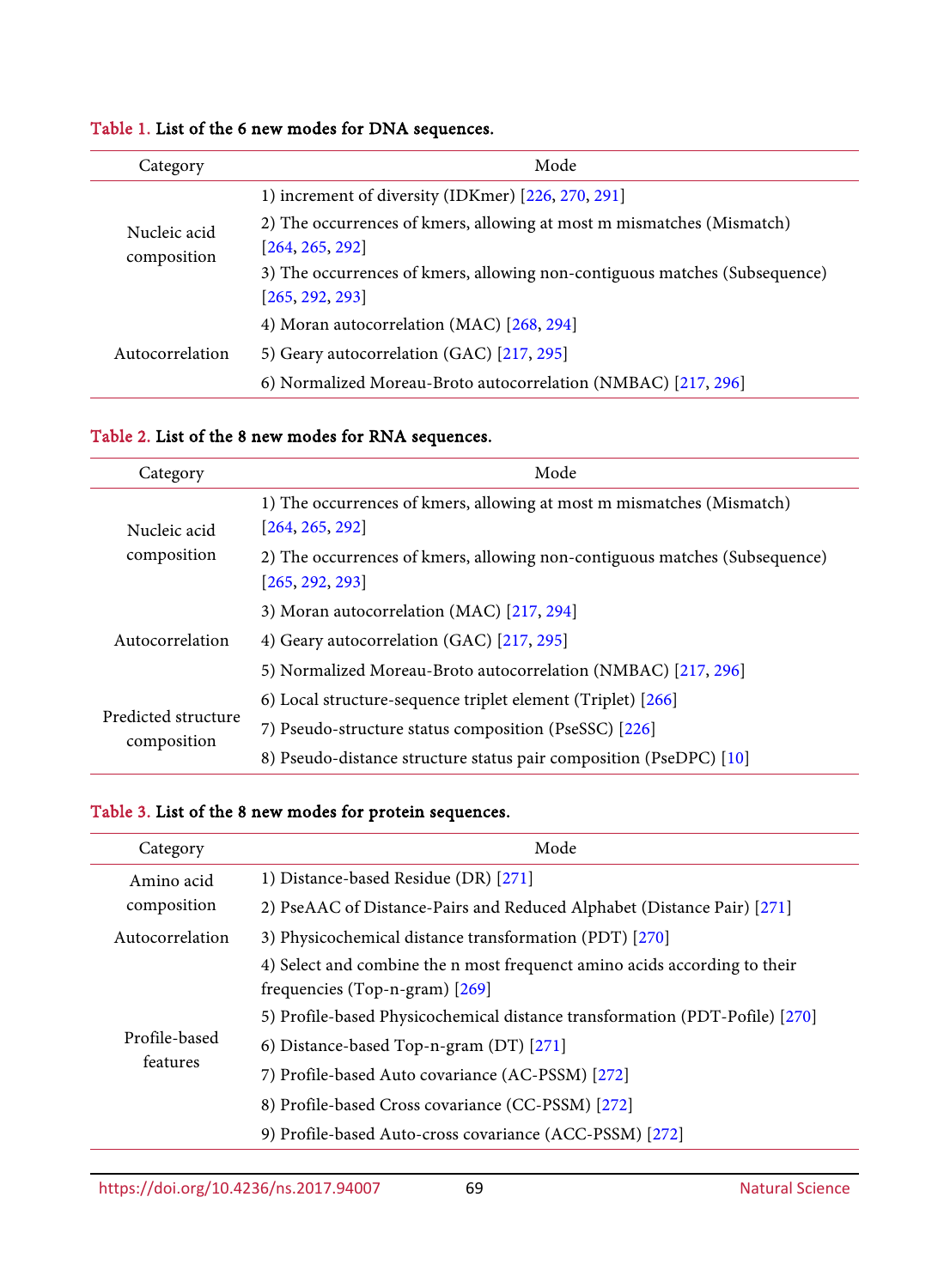Mismatch [\[264\]](#page-22-1) and Subsequence [\[265\]](#page-22-2); and 3 are added into the autocorrelation category, *i.e.*, Moran autocorrelation, Geary autocorrelation, and Normalized Moreau-Broto autocorrelation [\[268\]](#page-22-6).

PseAAC-General is designed to generate the feature vectors for protein sequences. For this sub web-server, we have created a special category called "profile-based" category, into which 6 new modes are added; they are "top-n-gram" [\[269\]](#page-22-8), "PDT-Profile" [\[270\]](#page-22-5), "DT" [\[271\]](#page-22-7), "AC-PSSM", "CC-PSSM" and "ACC-PSSM"  $[272]$ . The top-n-gram combines the *n* most frequent amino acids in each amino acid frequency profile; PDT-Profile is the abbreviation for "Profile- based physicochemical distance transformation" and it is similar to PDT except that PDT-Profile extracts the evolutionary information from the frequency profile; DT is the abbreviation for "distance-based Top-n-gram" and this method extends Top-n-gram by considering the distances between Top-n-gram pairs; AC-PSSM, CC-PSSM and ACC-PSSM incorporate the position-specific score matrix (PSSM) into the methods of AC, CC and ACC [\[272,](#page-22-9) [273\]](#page-22-10). These profile-based methods can significantly improve the protein remote homology detection [\[7,](#page-5-7) [8\]](#page-5-9), protein fold recognition and so forth. Moreover, added into the amino acid composition category are 3 new modes: they are "DR" [\[274\]](#page-23-0), "Distance Pair" [\[271\]](#page-22-7), and "PDT" [\[270\]](#page-22-5). DR is the abbreviation for "Distance-based Residue". It is sequence-based method, in which the generated feature vector for protein sequence is based on the distance between residue pairs and has shown better performance for protein remote homology detection. "Distance Pair" method incorporates the amino acid distance pair coupling information and the amino acid reduced alphabet profile into the general pseudo amino acid composition (PseAAC) [\[108\]](#page-11-0) vector, which is very useful for analysing DNA-binding proteins [\[15,](#page-5-6) [170,](#page-16-0) [189,](#page-17-0) [275\]](#page-23-1). PDT is the abbreviation for "physicochemical distance transformation", which can incorporate considerable sequence-order information or important patterns of protein/peptide sequences into Pseudo components [\[28\]](#page-6-5), which is very useful for conducting various proteome analyses [\[17,](#page-6-10) [23,](#page-6-1) [215-](#page-19-3)[217,](#page-19-5) [224,](#page-19-6) [225,](#page-19-7) [231,](#page-20-1) [235,](#page-20-2) [276-](#page-23-2)[289\]](#page-23-3) and genome analysis as well [\[216,](#page-19-10) [218,](#page-19-11) [220,](#page-19-12) [223,](#page-19-4) [229,](#page-20-3) [255,](#page-21-0) [277,](#page-23-4) [290\]](#page-24-6).

For more information about the three sub-webservers, see [Supporting information S1.](#page-4-0)

#### **2.2. New Facility**

Added into the updated version is also a new facility called "Pse-in-One-Analysis", by which the feature vectors for the input DNA, RNA, or protein sequences can be automatically generated according to the selected modes and parameters. And the results will be sent to the users via their e-mail addresses. The users can also see the result by revisiting the link concerned. Moreover, provided are also the feature vector visualization and the predicted RNA secondary structure visualization functions, which are very useful for the feature analysis and interpretation. See [Supporting Information S2](#page-5-10) for detailed information in this regard.

The stand-alone version of Pse-in-One 2.0 is available. Users can easily download it into their own computer for conducting high throughput analysis of massive biological sequences.

By means of the new facility Pse-in-One-Analysis or Pse-Analysis [\[254\]](#page-21-1), all the tedious jobs in developing a predictor, such as selecting optimal features and parameters as well as evaluating anticipated prediction quality, can be automatically fulfilled by the computer as elaborated in [\[254\]](#page-21-1). It will save scientists a lot of time, one big step forward to realize the dream of using robots or computers to conduct genome/proteome analyses.

#### **2.3. New Kits**

Newly provided in Pse-in-One 2.0 are also some useful kits, including automatic notification of results by e-mail, RNA secondary structure visualization, etc. Meanwhile, some bugs have been fixed to make the web-server work more smoothly and fully consistent.

A flowchart of Pse-in-One 2.0 is given in [Figure 1.](#page-4-1)

### **3. CONCLUSION**

Evolved from the original Pse-in-One package [\[226](#page-19-8)], Pse-in-One 2.0 is much more flexible and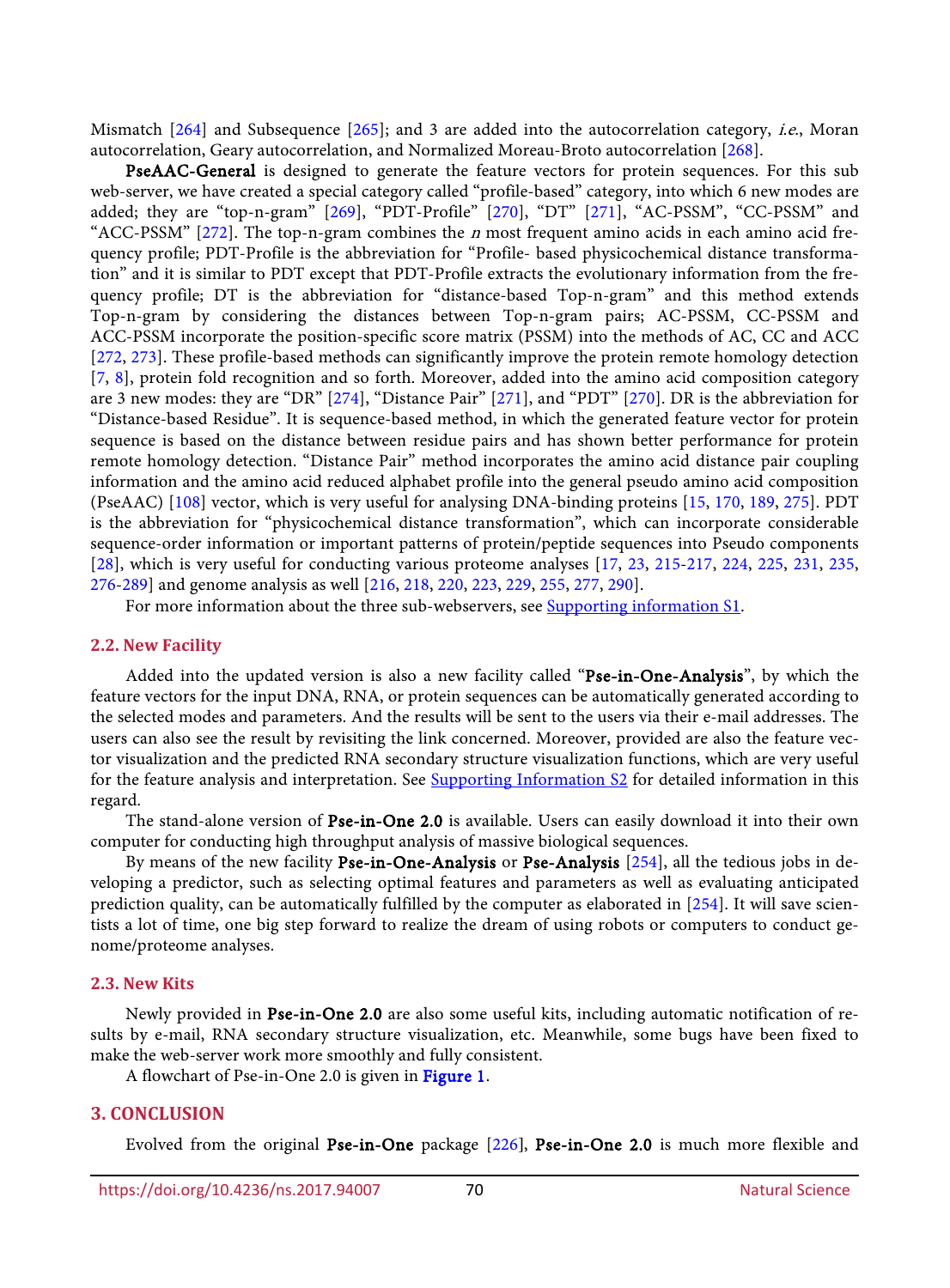<span id="page-4-1"></span>

Figure 1. The flowchart of Pse-in-One 2.0. The first two steps are implemented in Pse-in-One 2.0 webserver. The last two steps are implemented in Pse-in-One-Analysis. The output of the webserver can be directly used as the input of Pse-in-One-Analysis package.

powerful than the former. In comparison with the 2015 version that has been widely used in bioinformatics and computational biology and biomedicine within a very short period of time, the new version is even more powerful for conducting various genome analyses and proteome analyses. Science is rapidly developing, particularly in life science. Once having new and important developments, the future version for the Pse-in-One series will be announced via a publication or web-page.

# **ACKNOWLEDGEMENTS**

This work was supported by the National Natural Science Foundation of China (No. 61672184), the Natural Science Foundation of Guangdong Province (2014A030313695), Guangdong Natural Science Funds for Distinguished Young Scholars (2016A030306008), and Scientific Research Foundation in Shenzhen (Grant No. JCYJ 20150626110425228).

## **SUPPORTING INFORMATION**

<span id="page-4-0"></span>Supporting Information S1. Pse-in-One 2.0 Description. This document describes totally 51 different modes, including 20 modes for DNA sequences, 14 modes for RNA sequences, and 17 modes for protein sequences. The document is available at [http://bioinformatics.hitsz.edu.cn/Pse-in-One2.0/static/download/Pse-in-One%202.0\\_description.pdf.](http://bioinformatics.hitsz.edu.cn/Pse-in-One2.0/static/download/Pse-in-One%202.0_description.pdf)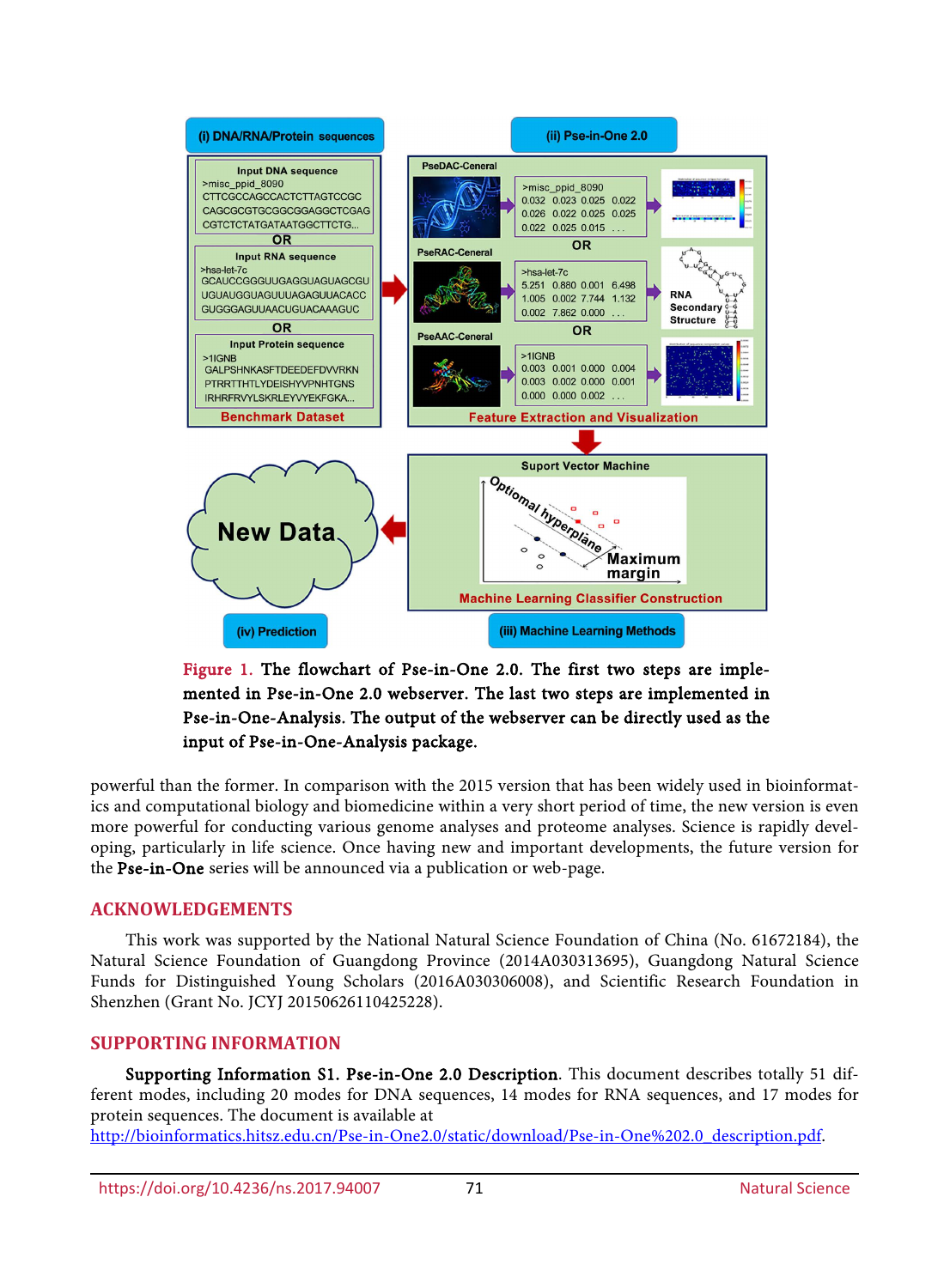<span id="page-5-10"></span>Supporting Information S2. Pse-in-One 2.0 User's Manual. This document describes how to use Pse-in-One-Analysis, including installation, function description, commands and methods description. The document is available at

[http://bioinformatics.hitsz.edu.cn/Pse-in-One2.0/static/download/Pse-in-One%202.0\\_manual.pdf.](http://bioinformatics.hitsz.edu.cn/Pse-in-One2.0/static/download/Pse-in-One%202.0_manual.pdf)

# **REFERENCES**

- <span id="page-5-0"></span>1. Feng, K.Y., Cai, Y.D. and Chou, K.C. (2005) Boosting Classifier for Predicting Protein Domain Structural Class. Biochemical & Biophysical Research Communications (BBRC), 334, 213-217. <https://doi.org/10.1016/j.bbrc.2005.06.075>
- 2. Cai, Y.D. and Chou, K.C. (1999) Artificial Neural Network for Predicting Alpha-Turn Types. Analytical Biochemistry, 268, 407-409.<https://doi.org/10.1006/abio.1998.2992>
- <span id="page-5-1"></span>3. Thompson, T.B., Chou, K.C. and Zheng, C. (1995) Neural Network Prediction of the HIV-1 Protease Cleavage Sites. Journal of Theoretical Biology, 177, 369-379[. https://doi.org/10.1006/jtbi.1995.0254](https://doi.org/10.1006/jtbi.1995.0254)
- <span id="page-5-2"></span>4. Feng, P.M., Chen, W., Lin, H. and Chou, K.C. (2013) iHSP-PseRAAAC: Identifying the Heat Shock Protein Families Using Pseudo Reduced Amino Acid Alphabet Composition. Analytical Biochemistry, 442, 118-125. <https://doi.org/10.1016/j.ab.2013.05.024>
- 5. Chen, W., Feng, P.M., Lin, H. and Chou, K.C. (2013) iRSpot-PseDNC: Identify Recombination Spots with Pseudo Dinucleotide Composition. Nucleic Acids Research, 41, e68.<https://doi.org/10.1093/nar/gks1450>
- 6. Xiao, X., Wang, P. and Chou, K.C. (2012) iNR-PhysChem: A Sequence-Based Predictor for Identifying Nuclear Receptors and Their Subfamilies via Physical-Chemical Property Matrix. PLoS ONE, 7, e30869. <https://doi.org/10.1371/journal.pone.0030869>
- <span id="page-5-7"></span>7. Chen, J., Long, R., Wang, X.L., Liu, B., Chou, K.C. (2016) dRHP-PseRA: Detecting Remote Homology Proteins Using Profile-Based Pseudo Protein Sequence and Rank Aggregation. *Scientific Reports*, 6, 32333. <https://doi.org/10.1038/srep32333>
- <span id="page-5-9"></span>8. Liu, B., Zhang, D., Xu, R., Xu, J., Wang, X., Chen, Q., Dong, Q. and Chou, K.C. (2014) Combining evolutionary Information Extracted from Frequency Profiles with Sequence-Based Kernels for Protein Remote Homology Detection. Bioinformatics, 30, 472-479.<https://doi.org/10.1093/bioinformatics/btt709>
- 9. Liu, B., Fang, L., Wang, S., Wang, X., Li, H. and Chou, K.C. (2015) Identification of microRNA Precursor with the Degenerate K-Tuple or Kmer Strategy. Journal of Theoretical Biology, 385, 153-159. <https://doi.org/10.1016/j.jtbi.2015.08.025>
- <span id="page-5-8"></span>10. Liu, B., Fang, L., Liu, F., Wang, X. and Chou, K.C. (2016) iMiRNA-PseDPC: microRNA Precursor Identification with a Pseudo Distance-Pair Composition Approach. Journal of Biomolecular Structure and Dynamics (JBSD), 34, 223-235[. https://doi.org/10.1080/07391102.2015.1014422](https://doi.org/10.1080/07391102.2015.1014422)
- 11. Liu, B., Fang, L., Long, R., Lan, X. and Chou, K.C. (2016) iEnhancer-2L: A Two-Layer Predictor for Identifying Enhancers and Their Strength by Pseudo k-Tuple Nucleotide Composition. Bioinformatics, 32, 362-369. <https://doi.org/10.1093/bioinformatics/btv604>
- <span id="page-5-3"></span>12. Liu, B., Wang, S., Long, R. and Chou, K.C. (2017) iRSpot-EL: Identify Recombination Spots with an Ensemble Learning Approach. Bioinformatics, 33, 35-41[. https://doi.org/10.1093/bioinformatics/btw539](https://doi.org/10.1093/bioinformatics/btw539)
- <span id="page-5-4"></span>13. Cai, Y.D. and Chou, K.C. (2004) Predicting Subcellular Localization of Proteins in a Hybridization Space. Bioinformatics, 20, 1151-1156.<https://doi.org/10.1093/bioinformatics/bth054>
- <span id="page-5-5"></span>14. Chou, K.C. and Cai, Y.D. (2006) Prediction of Protease Types in a Hybridization Space. Biochem Biophys Res Comm (BBRC), 339, 1015-1020.
- <span id="page-5-6"></span>15. Lin, W.Z., Fang, J.A., Xiao, X. and Chou, K.C. (2011) iDNA-Prot: Identification of DNA Binding Proteins Using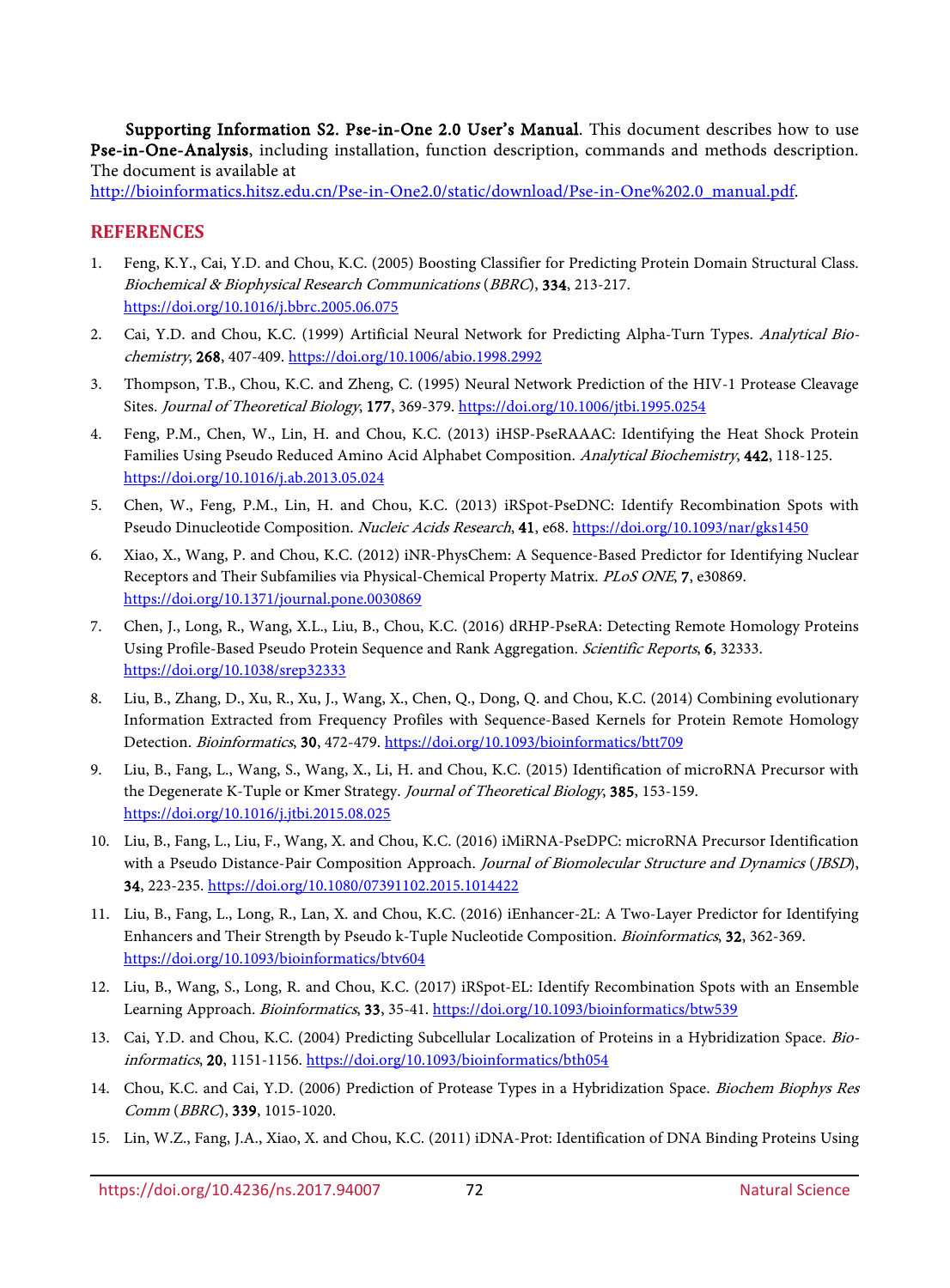Random Forest with Grey Model. PLoS ONE, 6, e24756.

- 16. Kandaswamy, K.K., Chou, K.C., Martinetz, T., Moller, S., Suganthan, P.N., Sridharan, S. and Pugalenthi, G. (2011) AFP- Pred: A Random Forest Approach for Predicting Antifreeze Proteins from Sequence-Derived Properties. Journal of Theoretical Biology, 270, 56-62.<https://doi.org/10.1016/j.jtbi.2010.10.037>
- <span id="page-6-10"></span>17. Jia, J., Liu, Z., Xiao, X. and Chou, K.C. (2015) iPPI-Esml: An Ensemble Classifier for Identifying the Interactions of Proteins by Incorporating Their Physicochemical Properties and Wavelet Transforms into PseAAC. Journal of Theoretical Biology, 377, 47-56[. https://doi.org/10.1016/j.jtbi.2015.04.011](https://doi.org/10.1016/j.jtbi.2015.04.011)
- <span id="page-6-9"></span>18. Jia, J., Liu, Z., Xiao, X., Liu, B. and Chou, K.C. (2016) iSuc-PseOpt: Identifying Lysine Succinylation Sites in Proteins by Incorporating Sequence-Coupling Effects into Pseudo Components and Optimizing Imbalanced Training Dataset. Analytical Biochemistry, 497, 48-56.<https://doi.org/10.1016/j.ab.2015.12.009>
- 19. Jia, J., Liu, Z., Xiao, X., Liu, B. and Chou, K.C. (2016) pSuc-Lys: Predict Lysine Succinylation Sites in Proteins with PseAAC and Ensemble Random Forest Approach. Journal of Theoretical Biology, 394, 223-230. <https://doi.org/10.1016/j.jtbi.2016.01.020>
- 20. Jia, J., Liu, Z., Xiao, X., Liu, B. and Chou, K.C. (2016) iCar-PseCp: Identify Carbonylation Sites in Proteins by Monto Carlo Sampling and Incorporating Sequence Coupled Effects into General PseAAC. Oncotarget, 7, 34558-34570.
- 21. Qiu, W.R., Sun, B.Q., Xiao, X., Xu, D. and Chou, K.C. (2016) iPhos-PseEvo: Identifying Human Phosphorylated Proteins by Incorporating Evolutionary Information into General PseAAC via Grey System Theory. Molecular Informatics. <https://doi.org/10.1002/minf.201600010>
- <span id="page-6-0"></span>22. Qiu, W.R., Sun, B.Q., Xiao, X., Xu, Z.C. and Chou, K.C. (2016) iPTM-mLys: Identifying Multiple Lysine PTM Sites and Their Different Types. Bioinformatics, 32, 3116-3123.<https://doi.org/10.1093/bioinformatics/btw380>
- <span id="page-6-1"></span>23. Chou, K.C. (2015) Impacts of Bioinformatics to Medicinal Chemistry Medicinal Chemistry, 11, 218-234. <https://doi.org/10.2174/1573406411666141229162834>
- <span id="page-6-2"></span>24. Chou, K.C. and Shen, H.B. (2007) Review: Recent Progresses in Protein Subcellular Location Prediction. Analytical Biochemistry, 370, 1-16.<https://doi.org/10.1016/j.ab.2007.07.006>
- <span id="page-6-3"></span>25. Chou, K.C. (2000) Prediction of Protein Subcellular Locations by Incorporating Quasi-Sequence-Order Effect. Biochem Biophys Res Comm (BBRC), 278, 477-483.
- <span id="page-6-4"></span>26. Chou, K.C. (2001) Prediction of Protein Cellular Attributes Using Pseudo Amino Acid Composition. PROTEINS: Structure, Function, and Genetics (Erratum: ibid.), 43, 246-255.
- 27. Chou, K.C. (2005) Using Amphiphilic Pseudo Amino Acid Composition to Predict Enzyme Subfamily Classes. Bioinformatics, 21, 10-19[. https://doi.org/10.1093/bioinformatics/bth466](https://doi.org/10.1093/bioinformatics/bth466)
- <span id="page-6-5"></span>28. Chou, K.C. (2009) Pseudo Amino Acid Composition and Its Applications in Bioinformatics, Proteomics and System Biology. Current Proteomics, 6, 262-274.<https://doi.org/10.2174/157016409789973707>
- <span id="page-6-6"></span>29. Du, P., Wang, X., Xu, C. and Gao, Y. (2012) PseAAC-Builder: A Cross-Platform Stand-Alone Program for Generating Various Special Chou's Pseudo Amino Acid Compositions. Analytical Biochemistry, 425, 117-119. <https://doi.org/10.1016/j.ab.2012.03.015>
- <span id="page-6-8"></span>30. Cao, D.S., Xu, Q.S. and Liang, Y.Z. (2013) Propy: A Tool to Generate Various Modes of Chou's PseAAC. Bioinformatics, 29, 960-962.
- <span id="page-6-7"></span>31. Lin, S.X. and Lapointe, J. (2013) Theoretical and Experimental Biology in One—A Symposium in Honour of Professor Kuo-Chen Chou's 50th Anniversary and Professor Richard Giegé's 40th Anniversary of Their Scientific Careers. *J. Biomedical Science and Engineering* (*JBiSE*), 6, 435-442. <https://doi.org/10.4236/jbise.2013.64054>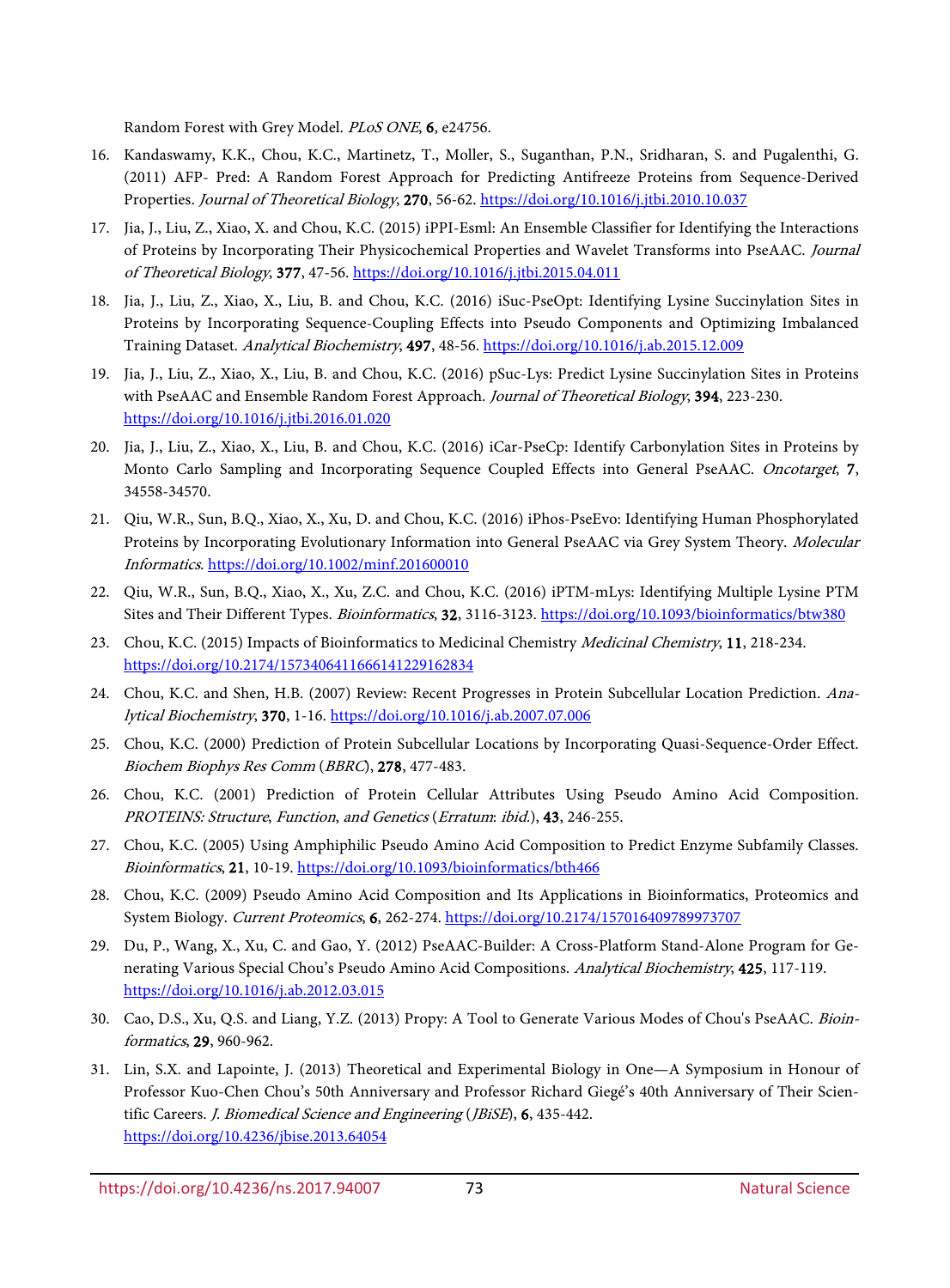- <span id="page-7-0"></span>32. Du, P., Gu, S. and Jiao, Y. (2014) PseAAC-General: Fast Building Various Modes of General Form of Chou's Pseudo Amino Acid Composition for Large-Scale Protein Datasets. International Journal of Molecular Sciences, 15, 3495-3506.<https://doi.org/10.3390/ijms15033495>
- <span id="page-7-1"></span>33. Zhong, W.Z. and Zhou, S.F. (2014) Molecular Science for Drug Development and Biomedicine. Intenational Journal of Molecular Sciences, 15, 20072-20078.
- <span id="page-7-2"></span>34. Zhou, G.P., Zhong, W.Z. (2016) Perspectives in Medicinal Chemistry. Current Topics in Medicinal Chemistry, 16, 381-382[. https://doi.org/10.2174/156802661604151014114030](https://doi.org/10.2174/156802661604151014114030)
- <span id="page-7-3"></span>35. Guo, Z.M. (2002) Prediction of Membrane Protein Types by Using Pattern Recognition Method Based on Pseudo Amino Acid Composition. Master Thesis, Bio-X Life Science Research Center, Shanghai Jiaotong University, Shanghai.
- 36. Chou, K.C. and Cai, Y.D. (2003) Predicting Protein Quaternary Structure by Pseudo Amino Acid Composition. Proteins: Structure, Function, and Genetics, 53, 282-289[. https://doi.org/10.1002/prot.10500](https://doi.org/10.1002/prot.10500)
- 37. Chou, K.C. and Cai, Y.D. (2003) Prediction and Classification of Protein Subcellular Location: Sequence-Order Effect and Pseudo Amino Acid Composition. Journal of Cellular Biochemistry (Addendum, ibid. 2004, 91, 1085), 90, 1250-1260.
- 38. Pan, Y.X., Zhang, Z.Z., Guo, Z.M., Feng, G.Y., Huang, Z.D. and He, L. (2003) Application of Pseudo Amino Acid Composition for Predicting Protein Subcellular Location: Stochastic Signal Processing Approach. Journal of Protein Chemistry, 22, 395-402[. https://doi.org/10.1023/A:1025350409648](https://doi.org/10.1023/A:1025350409648)
- 39. Chou, K.C. and Cai, Y.D. (2004) Predicting Subcellular Localization of Proteins by Hybridizing Functional Domain Composition and Pseudo Amino Acid Composition. Journal of Cellular Biochemistry, 91, 1197-1203. <https://doi.org/10.1002/jcb.10790>
- 40. Wang, M., Yang, J., Liu, G.P., Xu, Z.J. and Chou, K.C. (2004) Weighted-Support Vector Machines for Predicting Membrane Protein Types Based on Pseudo Amino Acid Composition. Protein Engineering, Design, and Selection, 17, 509-516.<https://doi.org/10.1093/protein/gzh061>
- 41. Cai, Y.D. and Chou, K.C. (2005) Predicting Enzyme Subclass by Functional Domain Composition and Pseudo Amino Acid Composition. Journal of Proteome Research, 4, 967-971[. https://doi.org/10.1021/pr0500399](https://doi.org/10.1021/pr0500399)
- 42. Cai, Y.D., Zhou, G.P. and Chou, K.C. (2005) Predicting Enzyme Family Classes by Hybridizing Gene Product Composition and Pseudo Amino Acid Composition. Journal of Theoretical Biology, 234, 145-149. <https://doi.org/10.1016/j.jtbi.2004.11.017>
- 43. Gao, Y., Shao, S.H., Xiao, X., Ding, Y.S., Huang, Y.S., Huang, Z.D. and Chou, K.C. (2005) Using Pseudo Amino Acid Composition to Predict Protein Subcellular Location: Approached with Lyapunov Index, Bessel Function, and Chebyshev Filter. Amino Acids, 28, 373-376.<https://doi.org/10.1007/s00726-005-0206-9>
- 44. Liu, H., Yang, J., Wang, M., Xue, L. and Chou, K.C. (2005) Using Fourier Spectrum Analysis and Pseudo Amino Acid Composition for Prediction of Membrane Protein Types. The Protein Journal, 24, 385-389. <https://doi.org/10.1007/s10930-005-7592-4>
- 45. Shen, H.B. and Chou, K.C. (2005) Using Optimized Evidence-Theoretic K-Nearest Neighbor Classifier and Pseudo Amino Acid Composition to Predict Membrane Protein Types. Biochemical & Biophysical Research Communications (BBRC), 334, 288-292.
- 46. Shen, H.B. and Chou, K.C. (2005) Predicting Protein Subnuclear Location with Optimized Evidence-Theoretic K-Nearest Classifier and Pseudo Amino Acid Composition. Biochemical and Biophysical Research Communications (BBRC), 337, 752-756.
- 47. Cai, Y.D. and Chou, K.C. (2006) Predicting Membrane Protein Type by Functional Domain Composition and Pseudo Amino Acid Composition. Journal of Theoretical Biology, 238, 395-400.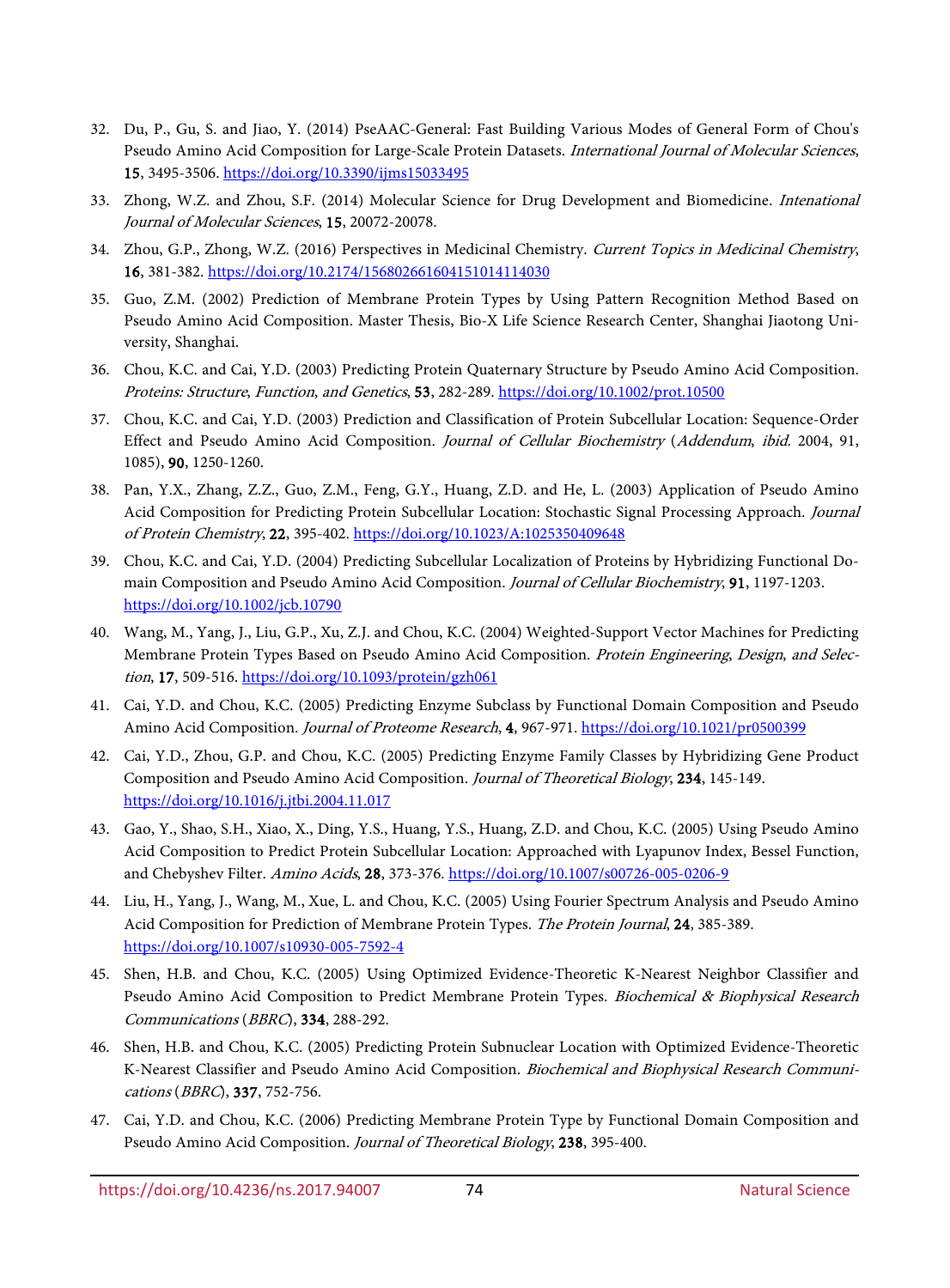<https://doi.org/10.1016/j.jtbi.2005.05.035>

- 48. Chen, C., Tian, Y.X., Zou, X.Y., Cai, P.X. and Mo, J.Y. (2006) Using Pseudo Amino Acid Composition and Support Vector Machine to Predict Protein Structural Class. Journal of Theoretical Biology, 243, 444-448. <https://doi.org/10.1016/j.jtbi.2006.06.025>
- 49. Chen, C., Zhou, X., Tian, Y., Zou, X. and Cai, P. (2006) Predicting Protein Structural Class with Pseudo Amino Acid Composition and Support Vector Machine Fusion Network. Analytical Biochemistry, 357, 116-121. <https://doi.org/10.1016/j.ab.2006.07.022>
- 50. Du, P. and Li, Y. (2006) Prediction of Protein Submitochondria Locations by Hybridizing Pseudo Amino Acid Composition with Various Physicochemical Features of Segmented Sequence. BMC Bioinformatics, 7, 518. <https://doi.org/10.1186/1471-2105-7-518>
- 51. Mondal, S., Bhavna, R., Mohan Babu, R. and Ramakumar, S. (2006) Pseudo Amino Acid Composition and Multi-Class Support Vector Machines Approach for Conotoxin Superfamily Classification. Journal of Theoretical Biology, 243, 252-260[. https://doi.org/10.1016/j.jtbi.2006.06.014](https://doi.org/10.1016/j.jtbi.2006.06.014)
- 52. Shen, H.B., Yang, J. and Chou, K.C. (2006) Fuzzy KNN for Predicting Membrane Protein Types from Pseudo Amino Acid Composition. Journal of Theoretical Biology, 240, 9-13.<https://doi.org/10.1016/j.jtbi.2005.08.016>
- 53. Wang, S.Q., Yang, J. and Chou, K.C. (2006) Using Stacked Generalization to Predict Membrane Protein Types Based on Pseudo Amino Acid Composition. Journal of Theoretical Biology, 242, 941-946. <https://doi.org/10.1016/j.jtbi.2006.05.006>
- 54. Xiao, X., Shao, S.H., Ding, Y.S., Huang, Z.D. and Chou, K.C. (2006) Using Cellular Automata Images and Pseudo Amino Acid Composition to Predict Protein Subcellular Location. Amino Acids, 30, 49-54. <https://doi.org/10.1007/s00726-005-0225-6>
- 55. Xiao, X., Shao, S.H., Huang, Z.D. and Chou, K.C. (2006) Using Pseudo Amino Acid Composition to Predict Protein Structural Classes: Approached with Complexity Measure Factor. Journal of Computational Chemistry, 27, 478-482[. https://doi.org/10.1002/jcc.20354](https://doi.org/10.1002/jcc.20354)
- 56. Zhang, S.W., Pan, Q., Zhang, H.C., Shao, Z.C. and Shi, J.Y. (2006) Prediction Protein Homo-Oligomer Types by Pseudo Amino Acid Composition: Approached with an Improved Feature Extraction and Naive Bayes Feature Fusion. Amino Acids, 30, 461-468.
- 57. Zhou, G.P. and Cai, Y.D. (2006) Predicting Protease Types by Hybridizing Gene Ontology and Pseudo Amino Acid Composition. PROTEINS: Structure, Function, and Bioinformatics, 63, 681-684. <https://doi.org/10.1002/prot.20898>
- 58. Chen, Y.L. and Li, Q.Z. (2007) Prediction of Apoptosis Protein Subcellular Location Using Improved Hybrid Approach and Pseudo Amino Acid Composition. Journal of Theoretical Biology, 248, 377-381. <https://doi.org/10.1016/j.jtbi.2007.05.019>
- 59. Ding, Y.S., Zhang, T.L. and Chou, K.C. (2007) Prediction of Protein Structure Classes with Pseudo Amino Acid Composition and Fuzzy Support Vector Machine Network. Protein & Peptide Letters, 14, 811-815. <https://doi.org/10.2174/092986607781483778>
- 60. Lin, H. and Li, Q.Z. (2007) Predicting Conotoxin Superfamily and Family by Using Pseudo Amino Acid Composition and Modified Mahalanobis Discriminant. Biochemical and Biophysical Research Communications, 354, 548-551[. https://doi.org/10.1016/j.bbrc.2007.01.011](https://doi.org/10.1016/j.bbrc.2007.01.011)
- 61. Lin, H. and Li, Q.Z. (2007) Using Pseudo Amino Acid Composition to Predict Protein Structural Class: Approached by Incorporating 400 Dipeptide Components. Journal of Computational Chemistry, 28, 1463-1466. <https://doi.org/10.1002/jcc.20554>
- 62. Mundra, P., Kumar, M., Kumar, K.K., Jayaraman, V.K. and Kulkarni, B.D. (2007) Using Pseudo Amino Acid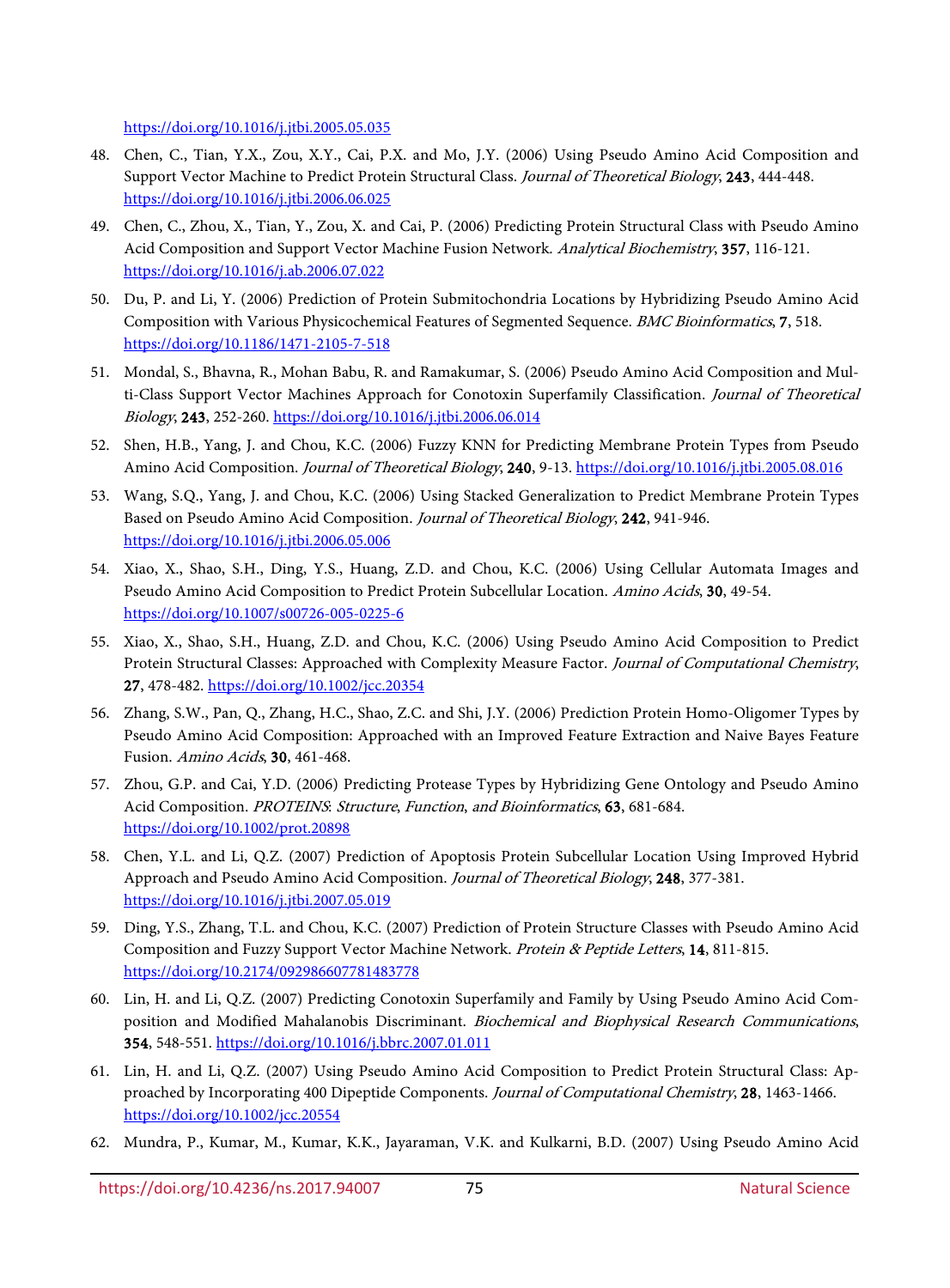Composition to Predict Protein Subnuclear Localization: Approached with PSSM. Pattern Recognition Letters, 28, 1610-1615.<https://doi.org/10.1016/j.patrec.2007.04.001>

- 63. Shi, J.Y., Zhang, S.W., Pan, Q., Cheng, Y.-M. and Xie, J. (2007) Prediction of Protein Subcellular Localization by Support Vector Machines Using Multi-Scale Energy and Pseudo Amino Acid Composition. Amino Acids, 33, 69-74[. https://doi.org/10.1007/s00726-006-0475-y](https://doi.org/10.1007/s00726-006-0475-y)
- 64. Zhang, T.L. and Ding, Y.S. (2007) Using Pseudo Amino Acid Composition and Binary-Tree Support Vector Machines to Predict Protein Structural Classes. Amino Acids, 33, 623-629. <https://doi.org/10.1007/s00726-007-0496-1>
- 65. Zhou, X.B., Chen, C., Li, Z.C. and Zou, X.Y. (2007) Using Chou's Amphiphilic Pseudo Amino Acid Composition and Support Vector Machine for Prediction of Enzyme Subfamily Classes. Journal of Theoretical Biology, 248, 546-551[. https://doi.org/10.1016/j.jtbi.2007.06.001](https://doi.org/10.1016/j.jtbi.2007.06.001)
- 66. Diao, Y., Ma, D., Wen, Z., Yin, J., Xiang, J. and Li, M. (2008) Using Pseudo Amino Acid Composition to Predict Transmembrane Regions in Protein: Cellular Automata and Lempel-Ziv Complexity. Amino Acids, 34, 111-117. <https://doi.org/10.1007/s00726-007-0550-z>
- 67. Ding, Y.S. and Zhang, T.L. (2008) Using Chou's Pseudo Amino Acid Composition to Predict Subcellular Localization of Apoptosis Proteins: An Approach with Immune Genetic Algorithm-Based Ensemble Classifier. Pattern Recognition Letters, 29, 1887-1892.<https://doi.org/10.1016/j.patrec.2008.06.007>
- 68. Fang, Y., Guo, Y., Feng, Y. and Li, M. (2008) Predicting DNA-Binding Proteins: Approached from Chou's Pseudo Amino Acid Composition and Other Specific Sequence Features. Amino Acids, 34, 103-109. <https://doi.org/10.1007/s00726-007-0568-2>
- 69. Jiang, X., Wei, R., Zhang, T.L. and Gu, Q. (2008) Using the Concept of Chou's Pseudo Amino Acid Composition to Predict Apoptosis Proteins Subcellular Location: An Approach By Approximate Entropy. Protein & Peptide Letters, 15, 392-396.<https://doi.org/10.2174/092986608784246443>
- 70. Jiang, X., Wei, R., Zhao, Y. and Zhang, T. (2008) Using Chou's Pseudo Amino Acid Composition Based on Approximate Entropy and an Ensemble of AdaBoost Classifiers to Predict Protein Subnuclear Location. Amino Acids, 34, 669-675.<https://doi.org/10.1007/s00726-008-0034-9>
- 71. Li, F.M. and Li, Q.Z. (2008) Using Pseudo Amino Acid Composition to Predict Protein Subnuclear Location with Improved Hybrid Approach. Amino Acids, 34, 119-125.<https://doi.org/10.1007/s00726-007-0545-9>
- 72. Li, F.M. and Li, Q.Z. (2008) Predicting Protein Subcellular Location Using Chou's Pseudo Amino Acid Composition and Improved Hybrid Approach. Protein & Peptide Letters, 15, 612-616. <https://doi.org/10.2174/092986608784966930>
- 73. Lin, H. (2008) The Modified Mahalanobis Discriminant for Predicting Outer Membrane Proteins by Using Chou's Pseudo Amino Acid Composition. Journal of Theoretical Biology, 252, 350-356. <https://doi.org/10.1016/j.jtbi.2008.02.004>
- 74. Lin, H., Ding, H., Guo, F.-B., Zhang, A.Y. and Huang, J. (2008) Predicting Subcellular Localization of Mycobacterial Proteins by Using Chou's Pseudo Amino Acid Composition. Protein & Peptide Letters, 15, 739-744. <https://doi.org/10.2174/092986608785133681>
- 75. Nanni, L. and Lumini, A. (2008) Genetic Programming for Creating Chou's Pseudo Amino Acid Based Features for Submitochondria Localization. Amino Acids, 34, 653-660.<https://doi.org/10.1007/s00726-007-0018-1>
- 76. Shi, J.Y., Zhang, S.W., Pan, Q. and Zhou, G.P. (2008) Using Pseudo Amino Acid Composition to Predict Protein Subcellular Location: Approached with Amino Acid Composition Distribution. Amino Acids, 35, 321-327.
- 77. Xiao, X., Lin, W.Z. and Chou, K.C. (2008) Using Grey Dynamic Modeling and Pseudo Amino Acid Composition to Predict Protein Structural Classes. Journal of Computational Chemistry, 29, 2018-2024.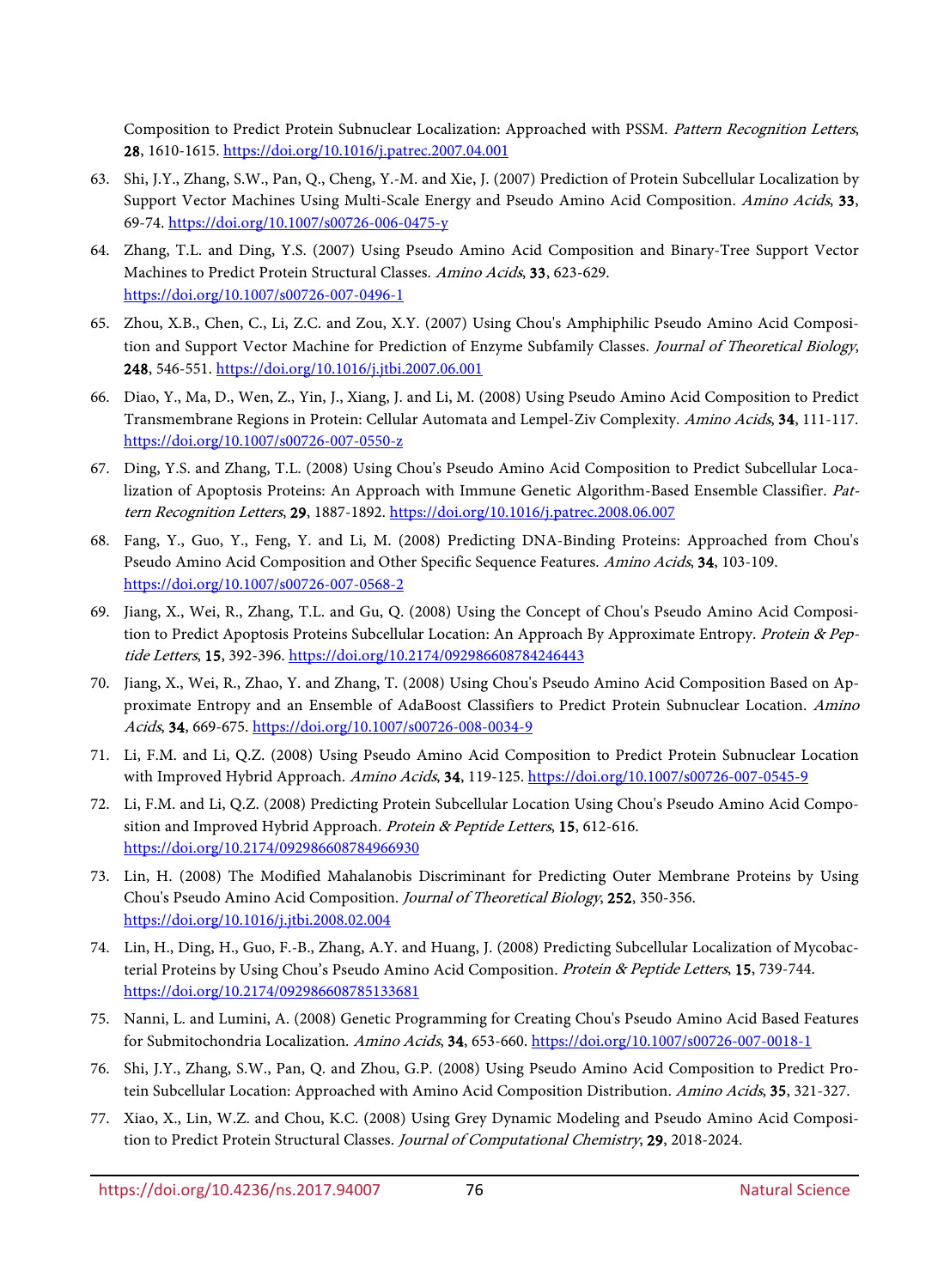<https://doi.org/10.1002/jcc.20955>

- 78. Xiao, X., Wang, P. and Chou, K.C. (2008) Predicting Protein Structural Classes with Pseudo Amino Acid Composition: An Approach Using Geometric Moments of Cellular Automaton Image. Journal of Theoretical Biology, 254, 691-696.<https://doi.org/10.1016/j.jtbi.2008.06.016>
- 79. Zhang, G.Y. and Fang, B.S. (2008) Predicting the Cofactors of Oxidoreductases Based on Amino Acid Composition Distribution and Chou's Amphiphilic Pseudo Amino Acid Composition. Journal of Theoretical Biology, 253, 310-315[. https://doi.org/10.1016/j.jtbi.2008.03.015](https://doi.org/10.1016/j.jtbi.2008.03.015)
- 80. Zhang, G.Y., Li, H.C., Gao, J.Q. and Fang, B.S. (2008) Predicting Lipase Types by Improved Chou's Pseudo Amino Acid Composition. Protein & Peptide Letters, 15, 1132-1137. <https://doi.org/10.2174/092986608786071184>
- 81. Zhang, S.W., Chen, W., Yang, F. and Pan, Q. (2008) Using Chou's Pseudo Amino Acid Composition to Predict Protein Quaternary Structure: A Sequence-Segmented PseAAC Approach. Amino Acids, 35, 591-598. <https://doi.org/10.1007/s00726-008-0086-x>
- 82. Zhang, S.W., Zhang, Y.L., Yang, H.F., Zhao, C.H. and Pan, Q. (2008) Using the Concept of Chou's Pseudo Amino Acid Composition to Predict Protein Subcellular Localization: An Approach by Incorporating Evolutionary Information and von Neumann Entropies. Amino Acids, 34, 565-572. <https://doi.org/10.1007/s00726-007-0010-9>
- 83. Zhang, T.L., Ding, Y.S. and Chou, K.C. (2008) Prediction Protein Structural Classes with Pseudo Amino Acid Composition: Approximate Entropy and Hydrophobicity Pattern. Journal of Theoretical Biology, 250, 186-193. <https://doi.org/10.1016/j.jtbi.2007.09.014>
- 84. Chen, C., Chen, L., Zou, X. and Cai, P. (2009) Prediction of Protein Secondary Structure Content by Using the Concept of Chou's Pseudo Amino Acid Composition and Support Vector Machine. Protein & Peptide Letters, 16, 27-31[. https://doi.org/10.2174/092986609787049420](https://doi.org/10.2174/092986609787049420)
- 85. Ding, H., Luo, L. and Lin, H. (2009) Prediction of Cell Wall Lytic Enzymes Using Chou's Amphiphilic Pseudo Amino Acid Composition. Protein & Peptide Letters, 16, 351-355.<https://doi.org/10.2174/092986609787848045>
- 86. Du, P., Cao, S. and Li, Y. (2009) SubChlo: Predicting Protein Subchloroplast Locations with Pseudo Amino Acid Composition and the Evidence-Theoretic K-Nearest Neighbor (ET-KNN) Algorithm. Journal of Theoretical Biolology, 261, 330-335.
- 87. Gao, Q.B., Jin, Z.C., Ye, X.F., Wu, C. and He, J. (2009) Prediction of Nuclear Receptors with Optimal Pseudo Amino Acid Composition. Analytical Biochemistry, 387, 54-59.<https://doi.org/10.1016/j.ab.2009.01.018>
- 88. Georgiou, D.N., Karakasidis, T.E., Nieto, J.J. and Torres, A. (2009) Use of Fuzzy Clustering Technique and Matrices to Classify Amino Acids and Its Impact to Chou's Pseudo Amino Acid Composition. Journal of Theoretical Biology, 257, 17-26[. https://doi.org/10.1016/j.jtbi.2008.11.003](https://doi.org/10.1016/j.jtbi.2008.11.003)
- 89. Li, Z.C., Zhou, X.B., Dai, Z. and Zou, X.Y. (2009) Prediction of Protein Structural Classes by Chou's Pseudo Amino Acid Composition: Approached Using Continuous Wavelet Transform and Principal Component Analysis. Amino Acids, 37, 415-425[. https://doi.org/10.1007/s00726-008-0170-2](https://doi.org/10.1007/s00726-008-0170-2)
- 90. Lin, H., Wang, H., Ding, H., Chen, Y.L. and Li, Q.Z. (2009) Prediction of Subcellular Localization of Apoptosis Protein Using Chou's Pseudo Amino Acid Composition. Acta Biotheoretica, 57, 321-330.
- 91. Qiu, J.D., Huang, J.H., Liang, R.P. and Lu, X.Q. (2009) Prediction of G-Protein-Coupled Receptor Classes Based on the Concept of Chou's Pseudo Amino Acid Composition: An Approach from Discrete Wavelet Transform. Analytical Biochemistry, 390, 68-73.<https://doi.org/10.1016/j.ab.2009.04.009>
- 92. Xiao, X., Wang, P. and Chou, K.C. (2009) Predicting Protein Quaternary Structural Attribute by Hybridizing Functional Domain Composition And Pseudo Amino Acid Composition. Journal of Applied Crystallography,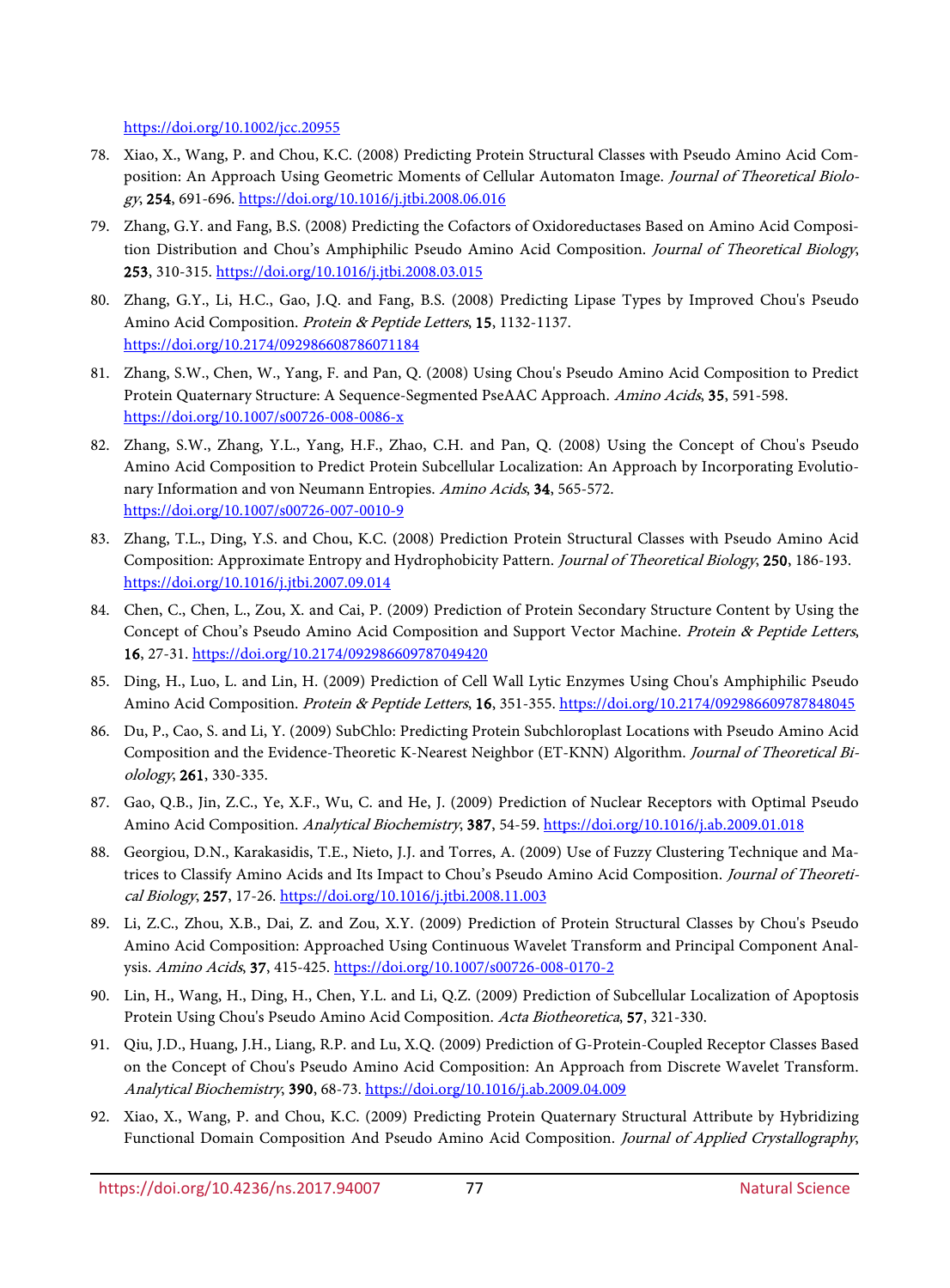42, 169-173[. https://doi.org/10.1107/S0021889809002751](https://doi.org/10.1107/S0021889809002751)

- 93. Zeng, Y.H., Guo, Y.Z., Xiao, R.Q., Yang, L., Yu, L.Z. and Li, M.L. (2009) Using the Augmented Chou's Pseudo Amino Acid Composition for Predicting Protein Submitochondria Locations Based on Auto Covariance Approach. Journal of Theoretical Biology, 259, 366-372.<https://doi.org/10.1016/j.jtbi.2009.03.028>
- 94. Esmaeili, M., Mohabatkar, H. and Mohsenzadeh, S. (2010) Using the Concept of Chou's Pseudo Amino Acid Composition for Risk Type Prediction of Human Papilloma Viruses. Journal of Theoretical Biology, 263, 203- 209.<https://doi.org/10.1016/j.jtbi.2009.11.016>
- 95. Gao, Q.B., Ye, X.F., Jin, Z.C. and He, J. (2010) Improving Discrimination of Outer Membrane Proteins by Fusing Different Forms of Pseudo Amino Acid Composition. Analytical Biochemistry, 398, 52-59. <https://doi.org/10.1016/j.ab.2009.10.040>
- 96. Gu, Q., Ding, Y., Zhang, T. and Shen, Y. (2010) Prediction of G-Protein-Coupled Receptor Classes with Pseudo Amino Acid Composition. Sheng Wu Yi Xue Gong Cheng Xue Za Zhi, 27, 500-504.
- 97. Gu, Q., Ding, Y.S. and Zhang, T.L. (2010) Prediction of G-Protein-Coupled Receptor Classes in Low Homology Using Chou's Pseudo Amino Acid Composition with Approximate Entropy and Hydrophobicity Patterns. Protein & Peptide Letters, 17, 559-567.
- 98. Kandaswamy, K.K., Pugalenthi, G., Moller, S., Hartmann, E., Kalies, K.U., Suganthan, P.N. and Martinetz, T. (2010) Prediction of Apoptosis Protein Locations with Genetic Algorithms and Support Vector Machines Through a New Mode of Pseudo Amino Acid Composition. Protein and Peptide Letters, 17, 1473-1479.
- 99. Liu, T., Zheng, X., Wang, C. and Wang, J. (2010) Prediction of Subcellular Location of Apoptosis Proteins Using Pseudo Amino Acid Composition: An Approach from Auto Covariance Transformation. Protein & Peptide Letters, 17, 1263-1269.<https://doi.org/10.2174/092986610792231528>
- 100. Mohabatkar, H. (2010) Prediction of Cyclin Proteins Using Chou's Pseudo Amino Acid Composition. Protein & Peptide Letters, 17, 1207-1214.<https://doi.org/10.2174/092986610792231564>
- 101. Niu, X.H., Li, N.N., Shi, F., Hu, X.H., Xia, J.B. and Xiong, H.J. (2010) Predicting Protein Solubility with a Hybrid Approach by Pseudo Amino Acid Composition. Protein and Peptide Letters, 17, 1466-1472. <https://doi.org/10.2174/0929866511009011466>
- 102. Qiu, J.D., Huang, J.H., Shi, S.P. and Liang, R.P. (2010) Using the Concept of Chou's Pseudo Amino Acid Composition to Predict Enzyme Family Classes: An Approach with support Vector Machine Based on Discrete Wavelet Transform. Protein & Peptide Letters, 17, 715-722.<https://doi.org/10.2174/092986610791190372>
- 103. Sahu, S.S. and Panda, G. (2010) A Novel Feature Representation Method Based on Chou's Pseudo Amino Acid Composition for Protein Structural Class Prediction. Computational Biology and Chemistry, 34, 320-327.
- 104. Wang, Y.C., Wang, X.B., Yang, Z.X. and Deng, N.Y. (2010) Prediction of Enzyme Subfamily Class via Pseudo Amino Acid Composition by Incorporating the Conjoint Triad Feature. Protein & Peptide Letters, 17, 1441-1449.<https://doi.org/10.2174/0929866511009011441>
- 105. Wu, J., Li, M.L., Yu, L.Z. and Wang, C. (2010) An Ensemble Classifier of Support Vector Machines Used to Predict Protein Structural Classes by Fusing Auto Covariance and Pseudo Amino Acid Composition. The Protein Journal, 29, 62-67.<https://doi.org/10.1007/s10930-009-9222-z>
- 106. Yu, L., Guo, Y., Li, Y., Li, G., Li, M., Luo, J., Xiong, W. and Qin, W. (2010) SecretP: Identifying Bacterial Secreted Proteins by Fusing New Features into Chou's Pseudo Amino Acid Composition. Journal of Theoretical Biology, 267, 1-6.<https://doi.org/10.1016/j.jtbi.2010.08.001>
- 107. Chou, K.C. and Shen, H.B. (2010) Cell-PLoc 2.0: An Improved Package of Web-Servers for Predicting Subcellular Localization of Proteins in Various Organisms. Natural Science, 2, 1090-1103.
- <span id="page-11-0"></span>108. Chou, K.C. (2011) Some Remarks on Protein Attribute Prediction and Pseudo Amino Acid Composition (50th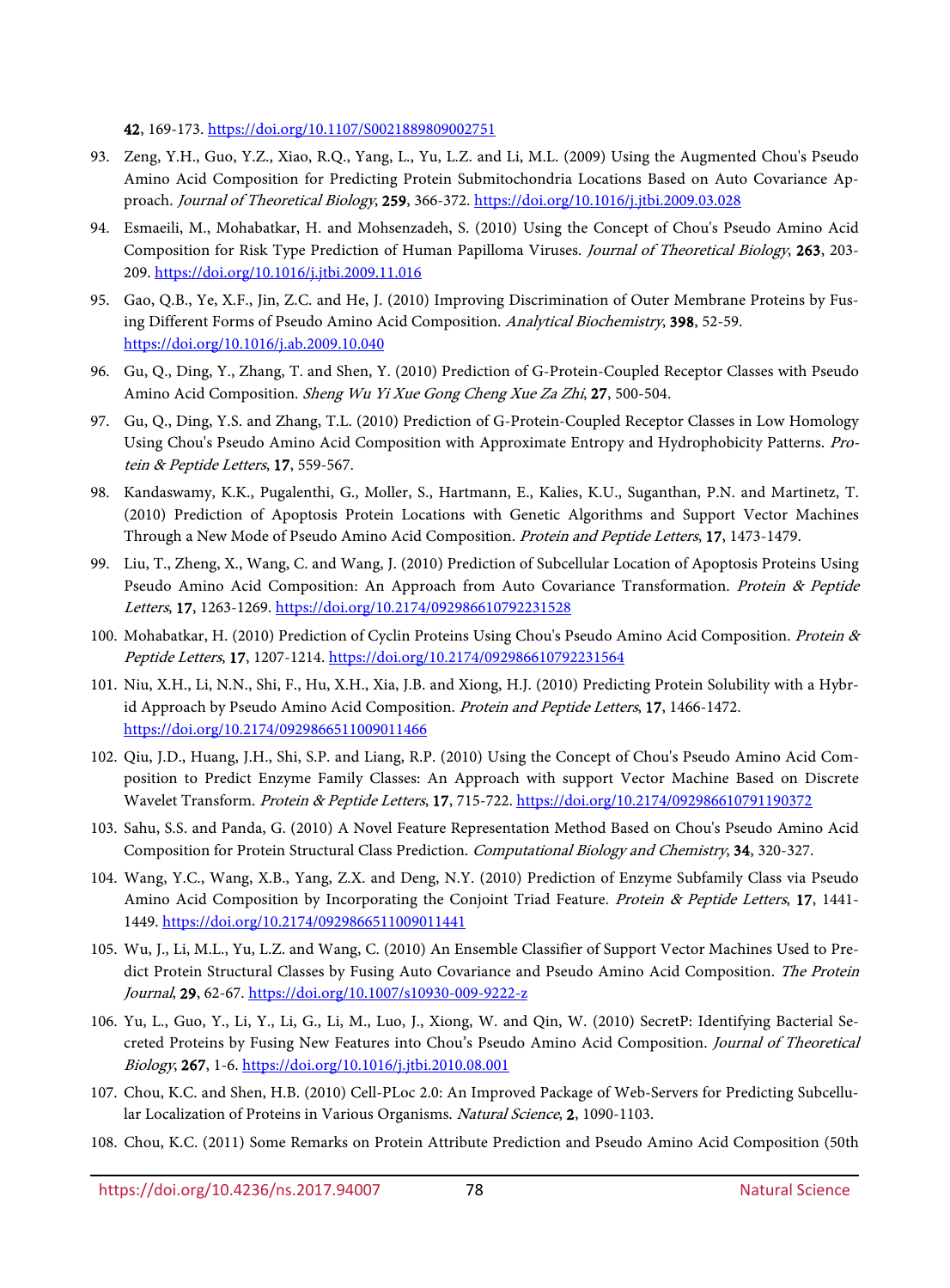Anniversary Year Review). Journal of Theoretical Biology, 273, 236-247. <https://doi.org/10.1016/j.jtbi.2010.12.024>

- 109. Ding, H., Liu, L., Guo, F.B., Huang, J. and Lin, H. (2011) Identify Golgi Protein Types with Modified Mahalanobis Discriminant Algorithm and Pseudo Amino Acid Composition. Protein & Peptide Letters, 18, 58-63.
- 110. Guo, J., Rao, N., Liu, G., Yang, Y. and Wang, G. (2011) Predicting Protein Folding Rates Using the Concept of Chou's Pseudo Amino Acid Composition. Journal of Computational Chemistry, 32, 1612-1617. <https://doi.org/10.1002/jcc.21740>
- 111. Hayat, M. and Khan, A. (2011) Predicting Membrane Protein Types by Fusing Composite Protein Sequence Features into Pseudo Amino Acid Composition. Journal of Theoretical Biology, 271, 10-17. <https://doi.org/10.1016/j.jtbi.2010.11.017>
- 112. Hu, L., Zheng, L., Wang, Z., Li, B. and Liu, L. (2011) Using Pseudo Amino Acid Composition to Predict Protease Families by Incorporating a Series of Protein Biological Features. Protein and Peptide Letters, 18, 552-558. <https://doi.org/10.2174/092986611795222795>
- 113. Huang, Y., Yang, L. and Wang, T. (2011) Phylogenetic Analysis of DNA Sequences Based on the Generalized Pseudo Amino Acid Composition. Journal of Theoretical Biology, 269, 217-223. <https://doi.org/10.1016/j.jtbi.2010.10.027>
- 114. Jingbo, X., Silan, Z., Feng, S., Huijuan, X., Xuehai, H., Xiaohui, N. and Zhi, L. (2011) Using the Concept of Pseudo Amino Acid Composition to predict Resistance Gene against Xanthomonas oryzae pv. oryzae in Rice: An Approach from Chaos Games Representation. Journal of Theoretical Biology, 284, 16-23. <https://doi.org/10.1016/j.jtbi.2011.06.003>
- 115. Lin, H. and Ding, H. (2011) Predicting Ion Channels and Their Types by the Dipeptide Mode of Pseudo Amino Acid Composition. Journal of Theoretical Biology, 269, 64-69.<https://doi.org/10.1016/j.jtbi.2010.10.019>
- 116. Lin, J. and Wang, Y. (2011) Using a Novel AdaBoost Algorithm and Chou's Pseudo Amino Acid Composition for Predicting Protein Subcellular Localization. Protein & Peptide Letters, 18, 1219-1225. <https://doi.org/10.2174/092986611797642797>
- 117. Lin, J., Wang, Y. and Xu, X. (2011) A Novel Ensemble and Composite Approach for Classifying Proteins Based on Chou's Pseudo Amino Acid Composition. African Journal of Biotechnology, 10, 16963-16968.
- 118. Liu, X.L., Lu, J.L. and Hu, X.H. (2011) Predicting Thermophilic Proteins with Pseudo Amino Acid Composition: Approached from Chaos Game Representation and Principal Component Analysis. Protein & Peptide Letters, 18, 1244-1250.
- 119. Mahdavi, A. and Jahandideh, S. (2011) Application of Density Similarities to Predict Membrane Protein Types Based on Pseudo Amino Acid Composition. Journal of Theoretical Biology, 276, 132-137. <https://doi.org/10.1016/j.jtbi.2011.01.048>
- 120. Mohabatkar, H., Mohammad Beigi, M. and Esmaeili, A. (2011) Prediction of GABA(A) Receptor Proteins Using the Concept of Chou's Pseudo Amino Acid Composition and Support Vector Machine. Journal of Theoretical Biology, 281, 18-23.<https://doi.org/10.1016/j.jtbi.2011.04.017>
- 121. Mohammad Beigi, M., Behjati, M. and Mohabatkar, H. (2011) Prediction of Metalloproteinase Family Based on the Concept of Chou's Pseudo Amino Acid Composition Using a Machine Learning Approach. Journal of Structural and Functional Genomics, 12, 191-197[. https://doi.org/10.1007/s10969-011-9120-4](https://doi.org/10.1007/s10969-011-9120-4)
- 122. Qiu, J.D., Sun, X.Y., Suo, S.B., Shi, S.P., Huang, S.Y., Liang, R.P. and Zhang, L. (2011) Predicting Homo-Oligomers and Hetero-Oligomers by Pseudo Amino Acid Composition: An Approach from Discrete Wavelet Transformation. Biochimie, 93, 1132-1138.<https://doi.org/10.1016/j.biochi.2011.03.010>
- 123. Qiu, J.D., Suo, S.B., Sun, X.Y., Shi, S.P. and Liang, R.P. (2011) OligoPred: A Web-Server For Predicting Ho-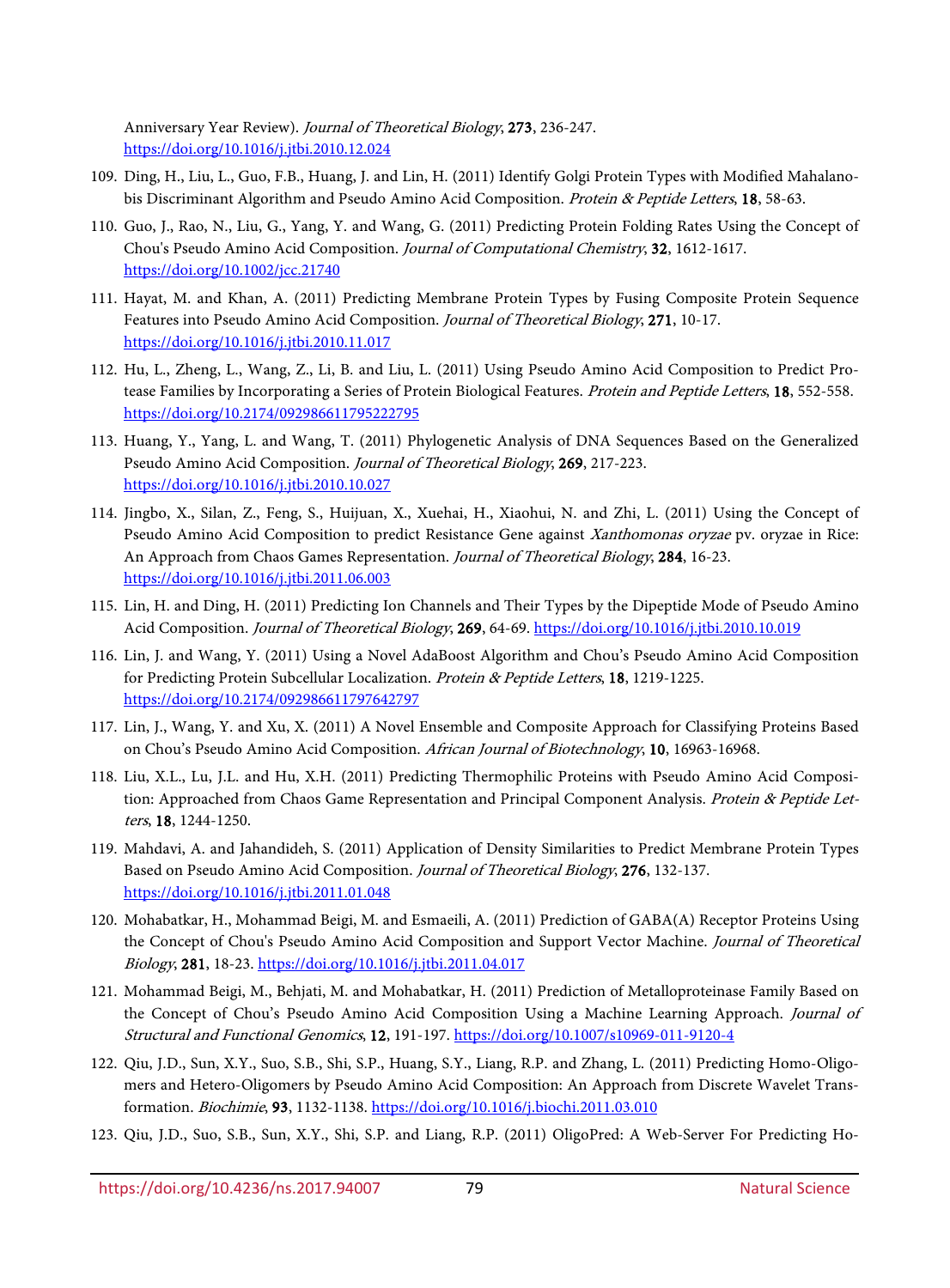mo-Oligomeric Proteins by Incorporating Discrete Wavelet Transform into Chou's Pseudo Amino Acid Composition. Journal of Molecular Graphics & Modelling, 30, 129-134[. https://doi.org/10.1016/j.jmgm.2011.06.014](https://doi.org/10.1016/j.jmgm.2011.06.014)

- 124. Shi, R. and Xu, C. (2011) Prediction of Rat Protein Subcellular Localization with Pseudo Amino Acid Composition Based on Multiple Sequential Features. Protein and Peptide Letters, 18, 625-633. <https://doi.org/10.2174/092986611795222768>
- 125. Shu, M., Cheng, X., Zhang, Y., Wang, Y., Lin, Y., Wang, L. and Lin, Z. (2011) Predicting the Activity of ACE Inhibitory Peptides with a Novel Mode of Pseudo Amino Acid Composition. Protein & Peptide Letters, 18, 1233-1243.
- 126. Wang, D., Yang, L., Fu, Z. and Xia, J. (2011) Prediction of Thermophilic Protein with Pseudo Amino Acid Composition: An Approach from Combined Feature Selection and Reduction. Protein & Peptide Letters, 18, 684-689.<https://doi.org/10.2174/092986611795446085>
- 127. Wang, W., Geng, X.B., Dou, Y., Liu, T. and Zheng, X. (2011) Predicting Protein Subcellular Localization by Pseudo Amino Acid Composition with a Segment-Weighted and Features-Combined Approach. Protein and Peptide Letters, 18, 480-487[. https://doi.org/10.2174/092986611794927947](https://doi.org/10.2174/092986611794927947)
- 128. Xiao, X. and Chou, K.C. (2011) Using Pseudo Amino Acid Composition to Predict Protein Attributes via Cellular Automata and Other Approaches .Current Bioinformatics, 6, 251-260. <https://doi.org/10.2174/1574893611106020251>
- 129. Xiao, X., Wang, P. and Chou, K.C. (2011) GPCR-2L: Predicting G Protein-Coupled Receptors and Their Types by Hybridizing Two Different Modes of Pseudo Amino Acid Compositions. Molecular Biosystems, 7, 911-919. <https://doi.org/10.1039/C0MB00170H>
- 130. Zia Ur, R. and Khan, A. (2011) Prediction of GPCRs with Pseudo Amino Acid Composition: Employing Composite Features and Grey Incidence Degree Based Classification. Protein & Peptide Letters, 18, 872-878.
- 131. Zou, D., He, Z., He, J. and Xia, Y. (2011) Supersecondary Structure Prediction Using Chou's Pseudo Amino Ac-id Composition. Journal of Computational Chemistry, 32, 271-278[. https://doi.org/10.1002/jcc.21616](https://doi.org/10.1002/jcc.21616)
- 132. Cao, J.Z., Liu, W.Q. and Gu, H. (2012) Predicting Viral Protein Subcellular Localization with Chou's Pseudo Amino Acid Composition and Imbalance-Weighted Multi-Label K-Nearest Neighbor Algorithm. Protein and Peptide Letters, 19, 1163-1169.<https://doi.org/10.2174/092986612803216999>
- 133. Chen, C., Shen, Z.B. and Zou, X.Y. (2012) Dual-Layer Wavelet SVM for Predicting Protein Structural Class via the General Form of Chou's Pseudo Amino Acid Composition. Protein & Peptide Letters, 19, 422-429.
- 134. Chen, Y.L., Li, Q.Z. and Zhang, L.Q. (2012) Using Increment of Diversity to Predict Mitochondrial Proteins of Malaria Parasite: Integrating Pseudo Amino Acid Composition and Structural Alphabet. Amino Acids, 42, 1309-1316.<https://doi.org/10.1007/s00726-010-0825-7>
- 135. Fan, G.L. and Li, Q.Z. (2012) Predict Mycobacterial Proteins Subcellular Locations by Incorporating Pseudo-Average Chemical Shift into the General Form of Chou's Pseudo Amino Acid Composition. Journal of Theoretical Biology, 304, 88-95[. https://doi.org/10.1016/j.jtbi.2012.03.017](https://doi.org/10.1016/j.jtbi.2012.03.017)
- 136. Fan, G.L. and Li, Q.Z. (2012) Predicting Protein Submitochondria Locations by Combining Different Descriptors into the General Form of Chou's Pseudo Amino Acid Composition. Amino Acids, 43, 545-555. <https://doi.org/10.1007/s00726-011-1143-4>
- 137. Gao, Q.B., Zhao, H., Ye, X. and He, J. (2012) Prediction of Pattern Recognition Receptor Family Using Pseudo Amino Acid Composition. Biochemical and Biophysical Research Communications, 417, 73-77. <https://doi.org/10.1016/j.bbrc.2011.11.057>
- 138. Li, L.Q., Zhang, Y., Zou, L.Y., Zhou, Y. and Zheng, X.Q. (2012) Prediction of Protein Subcellular Multi-Localization Based on the General Form of Chou's Pseudo Amino Acid Composition. Protein & Peptide Let-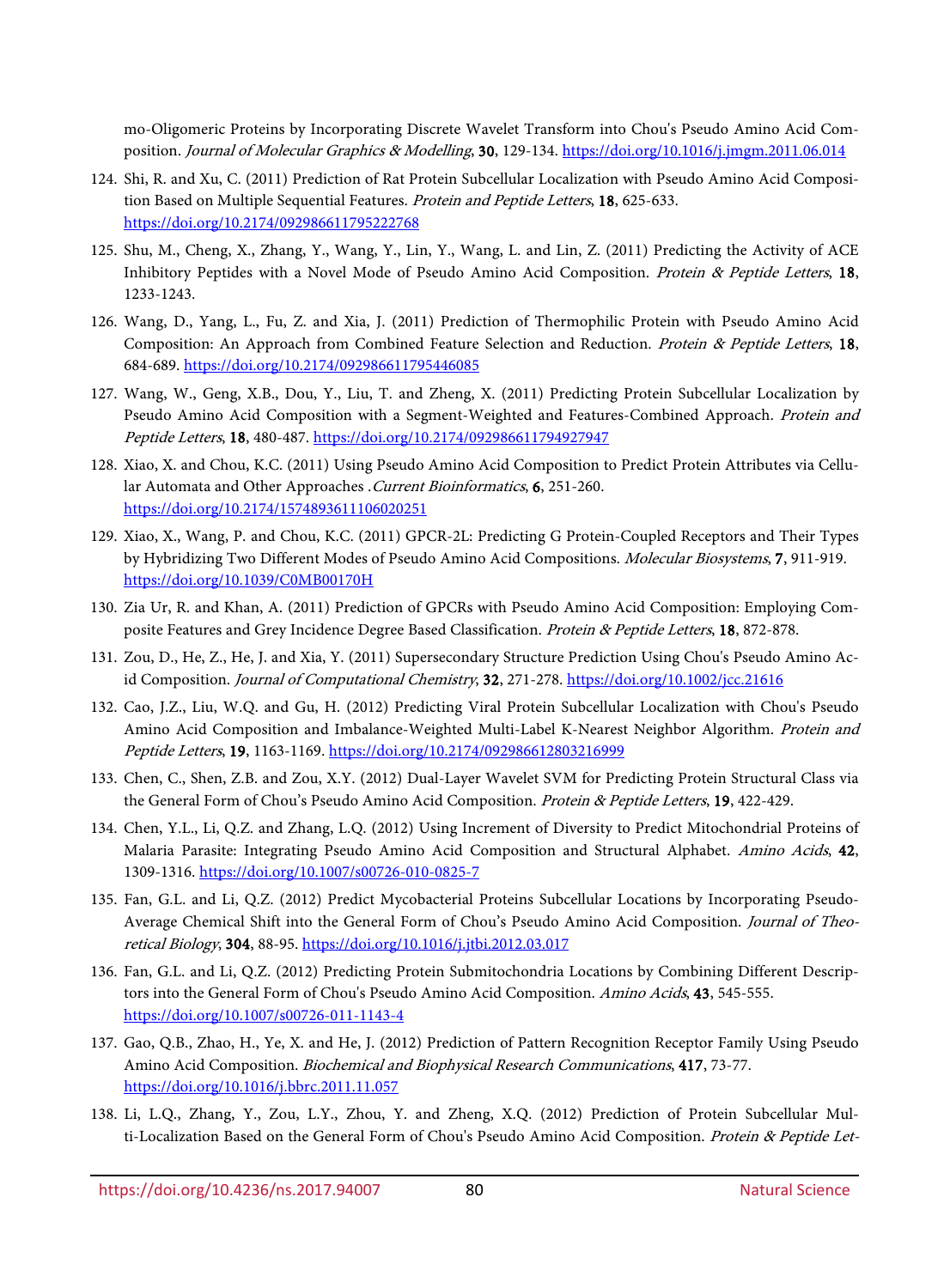ters, 19, 375-387.

- 139. Lin, W.Z., Fang, J.A., Xiao, X. and Chou, K.C. (2012) Predicting Secretory Proteins of Malaria Parasite by Incorporating Sequence Evolution Information into Pseudo Amino Acid Composition via Grey System Model. PLoS ONE, 7, e49040.<https://doi.org/10.1371/journal.pone.0049040>
- 140. Liu, L., Hu, X.Z., Liu, X.X., Wang, Y. and Li, S.B. (2012) Predicting Protein Fold Types by the General Form of Chou's Pseudo Amino Acid Composition: Approached from Optimal Feature Extractions. Protein & Peptide Letters, 19, 439-449.<https://doi.org/10.2174/092986612799789378>
- 141. Nanni, L., Brahnam, S. and Lumini, A. (2012) Wavelet Images and Chou's Pseudo Amino Acid Composition for Protein Classification. Amino Acids, 43, 657-665[. https://doi.org/10.1007/s00726-011-1114-9](https://doi.org/10.1007/s00726-011-1114-9)
- 142. Nanni, L., Lumini, A., Gupta, D. and Garg, A. (2012) Identifying Bacterial Virulent Proteins by Fusing a Set of Classifiers Based on Variants of Chou's Pseudo Amino Acid Composition and on Evolutionary Information. IEEE-ACM Transaction on Computational Biolology and Bioinformatics, 9, 467-475.
- 143. Niu, X.H., Hu, X.H., Shi, F. and Xia, J.B. (2012) Predicting Protein Solubility by the General Form of Chou's Pseudo Amino Acid Composition: Approached from Chaos Game Representation and Fractal Dimension. Protein & Peptide Letters, 19, 940-948.
- 144. Ren, L.Y., Zhang, Y.S. and Gutman, I. (2012) Predicting the Classification of Transcription Factors by Incorporating their Binding Site Properties into a Novel Mode of Chou's Pseudo Amino Acid Composition Protein & Peptide Letters, 19, 1170-1176.
- 145. Wang, J., Li, Y., Wang, Q., You, X., Man, J., Wang, C. and Gao, X. (2012) ProClusEnsem: Predicting Membrane Protein Types by Fusing Different Modes of Pseudo Amino Acid Composition. Computers in Biology and Medicine, 42, 564-574[. https://doi.org/10.1016/j.compbiomed.2012.01.012](https://doi.org/10.1016/j.compbiomed.2012.01.012)
- 146. Yu, X., Zheng, X., Liu, T., Dou, Y. and Wang, J. (2012) Predicting Subcellular Location of Apoptosis Proteins with Pseudo Amino Acid Composition: Approach from Amino Acid Substitution Matrix and Auto Covariance Transformation. Amino Acids, 42, 1619-1625[. https://doi.org/10.1007/s00726-011-0848-8](https://doi.org/10.1007/s00726-011-0848-8)
- 147. Zhao, X.W., Ma, Z.Q. and Yin, M.H. (2012) Predicting Protein-Protein Interactions by Combing Various Sequence- Derived Features into the General Form of Chou's Pseudo Amino Acid Composition. Protein & Peptide Letters, 19, 492-500.<https://doi.org/10.2174/092986612800191080>
- 148. Zia-ur-Rehman, K.A. (2012) Identifying GPCRs and Their Types with Chou's Pseudo Amino Acid Composition: An Approach from Multi-Scale Energy Representation and Position Specific Scoring Matrix. Protein & Peptide Letters, 19, 890-903.
- 149. Chen, Y.K. and Li, K.B. (2013) Predicting Membrane Protein Types by Incorporating Protein Topology, Domains, Signal Peptides, and Physicochemical Properties into the General Form of Chou's Pseudo Amino Acid Composition. Journal of Theoretical Biology, 318, 1-12.<https://doi.org/10.1016/j.jtbi.2012.10.033>
- 150. Fan, G.L. and Li, Q.Z. (2013) Discriminating Bioluminescent Proteins by Incorporating Average Chemical Shift and Evolutionary Information into the General Form of Chou's Pseudo Amino Acid Composition. Journal of Theoretical Biology, 334, 45-51.<https://doi.org/10.1016/j.jtbi.2013.06.003>
- 151. Georgiou, D.N., Karakasidis, T.E. and Megaritis, A.C. (2013) A Short Survey on Genetic Sequences, Chou's Pseudo Amino Acid Composition and Its Combination with Fuzzy Set Theory. The Open Bioinformatics Journal, 7, 41-48.<https://doi.org/10.2174/1875036201307010041>
- 152. Gupta, M.K., Niyogi, R. and Misra, M. (2013) An Alignment-Free Method to Find Similarity among Protein Sequences via the General Form of Chou's Pseudo Amino Acid Composition. SAR and QSAR in Environmental Research, 24, 597-609.<https://doi.org/10.1080/1062936X.2013.773378>
- 153. Huang, C. and Yuan, J. (2013) Using Radial Basis Function on the General Form of Chou's Pseudo Amino Acid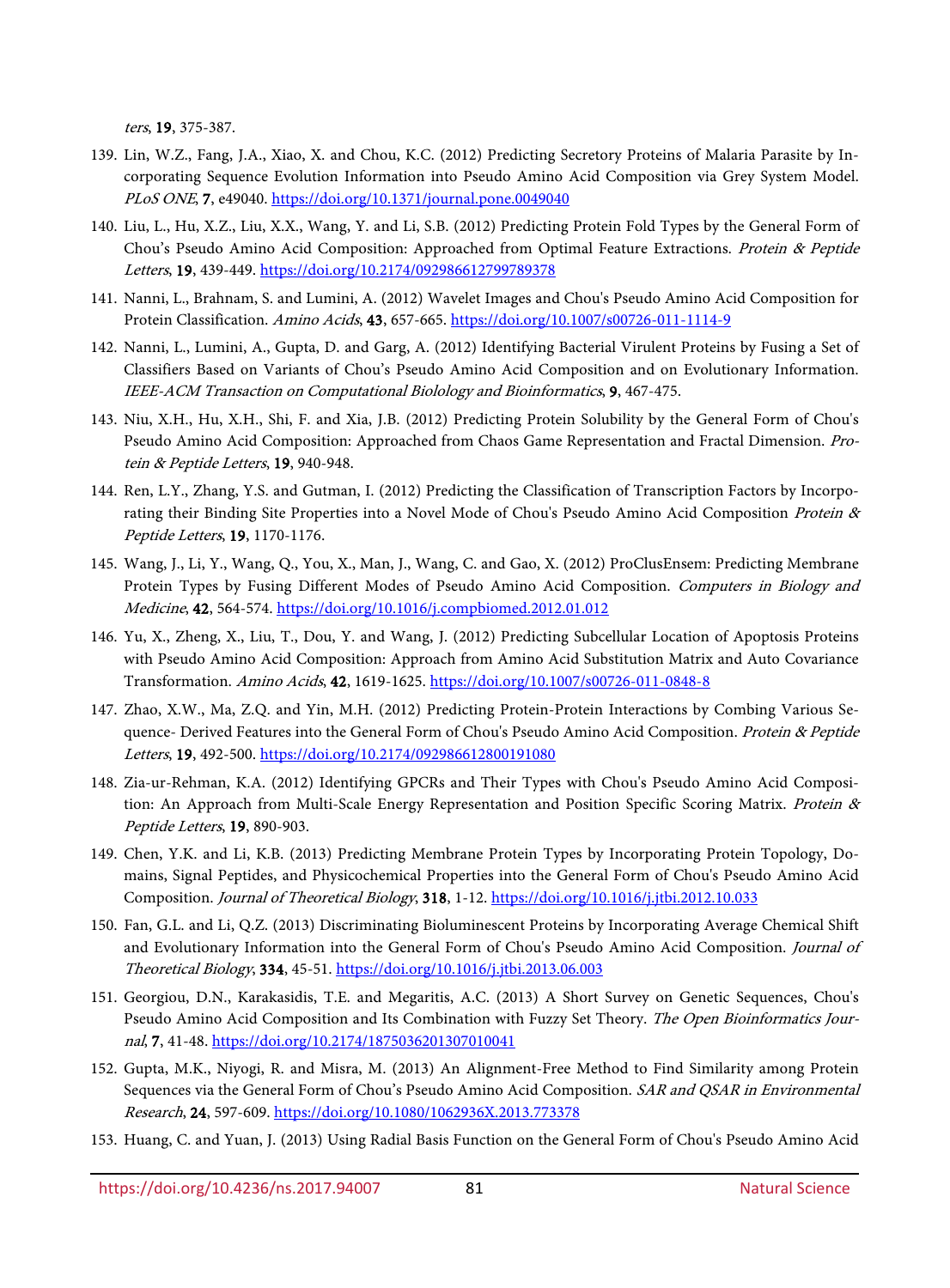Composition and PSSM to Predict Subcellular Locations of Proteins with Both Single and Multiple Sites. Biosystems, 113, 50-57.<https://doi.org/10.1016/j.biosystems.2013.04.005>

- 154. Huang, C. and Yuan, J.Q. (2013) A Multilabel Model Based on Chou's Pseudo Amino Acid Composition for Identifying Membrane Proteins with Both Single and Multiple Functional Types. Journal of Membrane Biology, 246, 327-334[. https://doi.org/10.1007/s00232-013-9536-9](https://doi.org/10.1007/s00232-013-9536-9)
- 155. Huang, C. and Yuan, J.Q. (2013) Predicting Protein Subchloroplast Locations with Both Single and Multiple Sites via Three Different Modes of Chou's Pseudo Amino Acid Compositions. Journal of Theoretical Biology, 335, 205-212[. https://doi.org/10.1016/j.jtbi.2013.06.034](https://doi.org/10.1016/j.jtbi.2013.06.034)
- 156. Khosravian, M., Faramarzi, F.K., Beigi, M.M., Behbahani, M. and Mohabatkar, H. (2013) Predicting Antibacterial Peptides by the Concept of Chou's Pseudo Amino Acid Composition and Machine Learning Methods. Protein & Peptide Letters, 20, 180-186.
- 157. Lin, H., Ding, C., Yuan, L.-F., Chen, W., Ding, H., Li, Z.-Q., Guo, F.-B., Huang, J. and Rao, N.-N. (2013) Predicting Subchloroplast Locations of Proteins Based on the General Form of Chou's Pseudo Amino Acid Composition: Approached from Optimal Tripeptide Composition. International Journal of Biomethmatics, 6, 1350003.
- 158. Lin, H., Ding, C., Yuan, L.F., Chen, W., Ding, H., Li, Z.Q., Guo, F.B., Hung, J. and Rao, N.N. (2013) Predicting Subchloroplast Locations of Proteins Based on the General Form of Chou's Pseudo Amino Acid Composition: Approached from Optimal Tripeptide Composition. International Journal of Biomathematics, 6, Article Number: 1350003[. https://doi.org/10.1142/S1793524513500034](https://doi.org/10.1142/S1793524513500034)
- 159. Liu, B., Wang, X., Zou, Q., Dong, Q. and Chen, Q. (2013) Protein Remote Homology Detection by Combining Chou's Pseudo Amino Acid Composition and Profile-Based Protein Representation. Molecular Informatics, 32, 775-782.<https://doi.org/10.1002/minf.201300084>
- 160. Mohabatkar, H., Beigi, M.M., Abdolahi, K. and Mohsenzadeh, S. (2013) Prediction of Allergenic Proteins by Means of the Concept of Chou's Pseudo Amino Acid Composition and a Machine Learning Approach. Medicinal Chemistry, 9, 133-137.
- 161. Qin, Y.F., Zheng, L. and Huang, J. (2013) Locating Apoptosis Proteins by Incorporating the Signal Peptide Cleavage Sites into the General Form of Chou's Pseudo Amino Acid Composition. International Journal of Quantum Chemistry, 113, 1660-1667.<https://doi.org/10.1002/qua.24383>
- 162. Sarangi, A.N., Lohani, M. and Aggarwal, R. (2013) Prediction of Essential Proteins in Prokaryotes by Incorporating Various Physico-Chemical Features into the General Form of Chou's Pseudo Amino Acid Composition. Protein and Peptide Letters, 20, 781-795.
- 163. Wan, S., Mak, M.W. and Kung, S.Y. (2013) GOASVM: A Subcellular Location Predictor by Incorporating Term-Frequency Gene Ontology into the General Form of Chou's Pseudo Amino Acid Composition. Journal of Theoretical Biology, 323, 40-48.<https://doi.org/10.1016/j.jtbi.2013.01.012>
- 164. Wang, X., Li, G.Z. and Lu, W.C. (2013) Virus-ECC-mPLoc: A Multi-Label Predictor for Predicting the Subcellular Localization of Virus Proteins with Both Single and Multiple Sites Based on a general Form of Chou's Pseudo Amino Acid Composition. Protein & Peptide Letters, 20, 309-317. <https://doi.org/10.2174/092986613804910608>
- 165. Xiaohui, N., Nana, L., Jingbo, X., Dingyan, C., Yuehua, P., Yang, X., Weiquan, W., Dongming, W. and Zengzhen, W. (2013) Using the Concept of Chou's Pseudo Amino Acid Composition to Predict Protein Solubility: An Approach with Entropies in Information Theory. Journal of Theoretical Biology, 332, 211-217. <https://doi.org/10.1016/j.jtbi.2013.03.010>
- 166. Xu, Y., Ding, J., Wu, L.Y. and Chou, K.C. (2013) iSNO-PseAAC: Predict Cysteine S-Nitrosylation Sites in Proteins by Incorporating Position Specific Amino Acid Propensity into Pseudo Amino Acid Composition. PLoS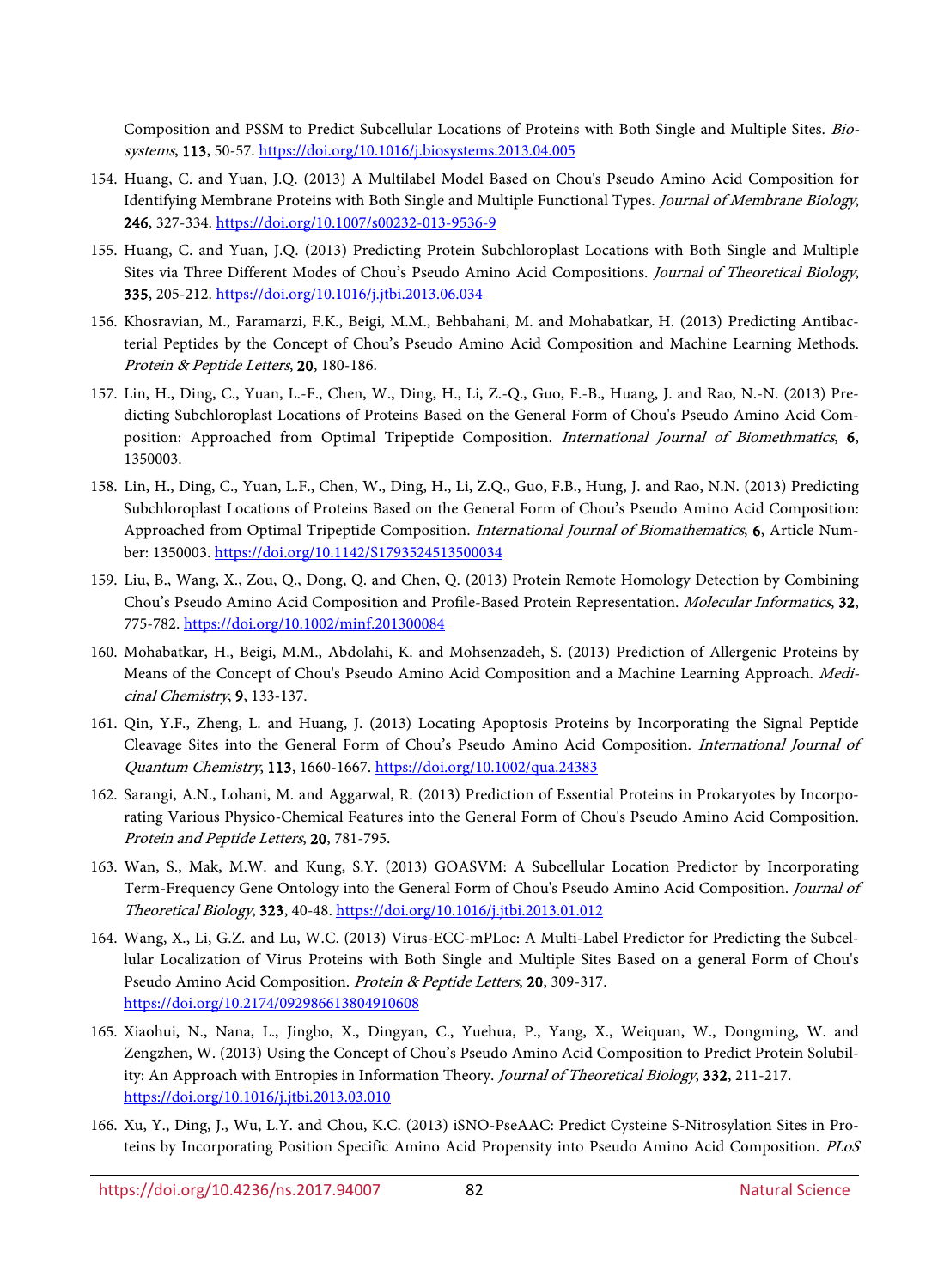ONE, 8, e55844.<https://doi.org/10.1371/journal.pone.0055844>

- 167. Hajisharifi, Z., Piryaiee, M., Mohammad Beigi, M., Behbahani, M. and Mohabatkar, H. (2014) Predicting Anticancer Peptides with Chou's Pseudo Amino Acid Composition and Investigating Their Mutagenicity via Ames Test. Journal of Theoretical Biology, 341, 34-40[. https://doi.org/10.1016/j.jtbi.2013.08.037](https://doi.org/10.1016/j.jtbi.2013.08.037)
- 168. Jia, C., Lin, X. and Wang, Z. (2014) Prediction of Protein S-Nitrosylation Sites Based on Adapted Normal Distribution Bi-Profile Bayes and Chou's Pseudo Amino Acid Composition. International Journal of Molecular Sciences, 15, 10410- 10423.
- 169. Kong, L., Zhang, L. and Lv, J. (2014) Accurate Prediction of Protein Structural Classes by Incorporating Predicted Secondary Structure Information into the General Form of Chou's Pseudo Amino Acid Composition. Journal of Theoretical Biology, 344, 12-18.<https://doi.org/10.1016/j.jtbi.2013.11.021>
- <span id="page-16-0"></span>170. Liu, B., Xu, J., Lan, X., Xu, R., Zhou, J., Wang, X. and Chou, K.C. (2014) iDNA-Prot|dis: Identifying DNA-Binding Proteins by Incorporating Amino Acid Distance-Pairs and Reduced Alphabet Profile into the General Pseudo Amino Acid Composition. PLoS ONE, 9, e106691.<https://doi.org/10.1371/journal.pone.0106691>
- 171. Mondal, S. and Pai, P.P. (2014) Chou's Pseudo Amino Acid Composition Improves Sequence-Based Antifreeze Protein Prediction. Journal of Theoretical Biology, 356, 30-35.<https://doi.org/10.1016/j.jtbi.2014.04.006>
- 172. Nanni, L., Brahnam, S. and Lumini, A. (2014) Prediction of Protein Structure Classes by Incorporating Different Protein Descriptors into General Chou's Pseudo Amino Acid Composition. Journal of Theoretical Biology, 360, 109-116.<https://doi.org/10.1016/j.jtbi.2014.07.003>
- 173. Qiu, W.R., Xiao, X. and Chou, K.C. (2014) iRSpot-TNCPseAAC: Identify Recombination Spots with Trinucleotide Composition and Pseudo Amino Acid Components. International Journal of Molecular Sciences (IJMS), 15, 1746-1766.
- 174. Qiu, W.R., Xiao, X., Lin, W.Z. and Chou, K.C. (2014) iMethyl-PseAAC: Identification of Protein Methylation Sites via a Pseudo Amino Acid Composition Approach. BioMed Research International (BMRI), 2014, 947416.
- 175. Xu, Y., Wen, X., Shao, X.J., Deng, N.Y. and Chou, K.C. (2014) iHyd-PseAAC: Predicting Hydroxyproline and Hydroxylysine in Proteins by Incorporating Dipeptide Position-Specific Propensity into Pseudo Amino Acid Composition. International Journal of Molecular Sciences (IJMS), 15, 7594-7610.
- 176. Xu, Y., Wen, X., Wen, L.S., Wu, L.Y., Deng, N.Y. and Chou, K.C. (2014) iNitro-Tyr: Prediction of Nitrotyrosine Sites in Proteins with General Pseudo Amino Acid Composition. PLoS ONE, 9, e105018. <https://doi.org/10.1371/journal.pone.0105018>
- 177. Zhang, J., Sun, P., Zhao, X. and Ma, Z. (2014) PECM: Prediction of Extracellular Matrix Proteins Using the Concept of Chou's Pseudo Amino Acid Composition. Journal of Theoretical Biology, 363, 412-418. <https://doi.org/10.1016/j.jtbi.2014.08.002>
- 178. Zhang, L., Zhao, X. and Kong, L. (2014) Predict Protein Structural Class for Low-Similarity Sequences by Evolutionary Difference Information into the General Form of Chou's Pseudo Amino Acid Composition. Journal of Theoretical Biology, 355, 105-110[. https://doi.org/10.1016/j.jtbi.2014.04.008](https://doi.org/10.1016/j.jtbi.2014.04.008)
- 179. Zuo, Y.C., Peng, Y., Liu, L., Chen, W., Yang, L. and Fan, G.L. (2014) Predicting peroxidase Subcellular Location by Hybridizing Different Descriptors of Chou's Pseudo Amino Acid Patterns. Analytical Biochemistry, 458, 14-19[. https://doi.org/10.1016/j.ab.2014.04.032](https://doi.org/10.1016/j.ab.2014.04.032)
- 180. Ding, H., Deng, E.Z., Yuan, L.F., Liu, L., Lin, H., Chen, W. and Chou, K.C. (2014) iCTX-Type: A Sequence-Based Predictor for Identifying the Types of Conotoxins in Targeting Ion Channels. BioMed Research International (BMRI), 2014, 286419.
- 181. Ali, F. and Hayat, M. (2015) Classification of Membrane Protein Types Using Voting Feature Interval in Combination with Chou's Pseudo Amino Acid Composition. Journal of Theoretical Biology, 384, 78-83.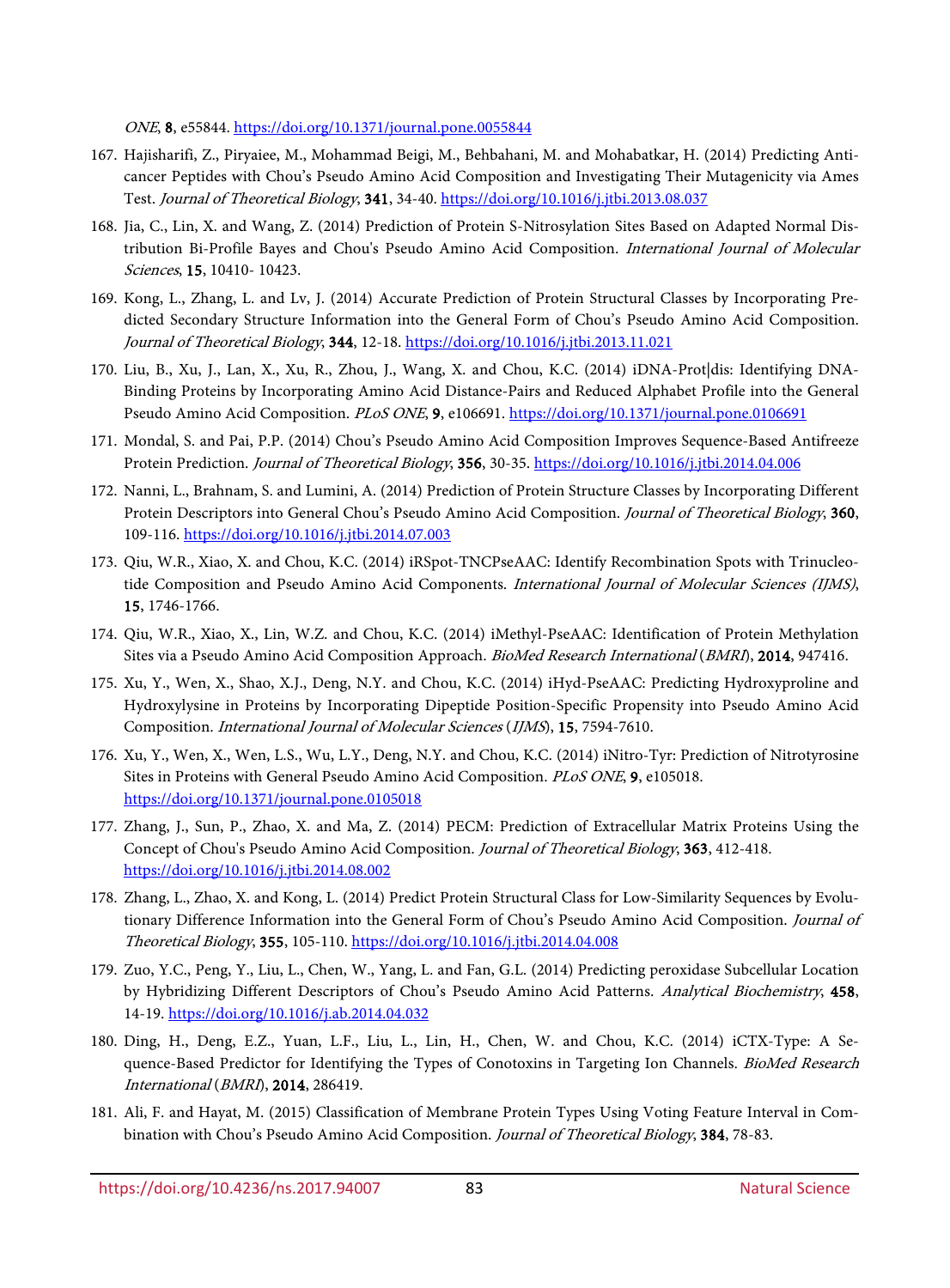- 182. Chen, L., Chu, C., Huang, T., Kong, X. and Cai, Y.D. (2015) Prediction and Analysis of Cell-Penetrating Peptides Using Pseudo Amino Acid Composition and Random Forest Models. Amino Acids.
- 183. Fan, G.L., Zhang, X.Y., Liu, Y.L., Nang, Y. and Wang, H. (2015) DSPMP: Discriminating Secretory Proteins of Malaria Parasite by Hybridizing Different Descriptors of Chou's Pseudo Amino Acid Patterns. Journal of Computational Chemistry, 36, 2317-2327[. https://doi.org/10.1002/jcc.24210](https://doi.org/10.1002/jcc.24210)
- 184. Huang, C. and Yuan, J.Q. (2015) Simultaneously Identify Three Different Attributes of Proteins by Fusing their Three Different Modes of Chou's Pseudo Amino Acid Compositions. Protein and Peptide Letters, 22, 547-556.
- 185. Khan, Z.U., Hayat, M. and Khan, M.A. (2015) Discrimination of Acidic and Alkaline Enzyme Using Chou's Pseudo Amino Acid Composition in Conjunction with Probabilistic Neural Network Model. Journal of Theoretical Biology, 365, 197-203.<https://doi.org/10.1016/j.jtbi.2014.10.014>
- 186. Kumar, R., Srivastava, A., Kumari, B. and Kumar, M. (2015) Prediction of Beta-Lactamase and Its Class by Chou's Pseudo Amino Acid Composition and Support Vector Machine. Journal of Theoretical Biology, 365, 96-103[. https://doi.org/10.1016/j.jtbi.2014.10.008](https://doi.org/10.1016/j.jtbi.2014.10.008)
- 187. Liu, B., Chen, J. and Wang, X. (2015) Protein Remote Homology Detection by Combining Chou's Distance-Pair Pseudo Amino Acid Composition and Principal Component Analysis. Molecular Genetics and Genomics, 290, 1919-1931.<https://doi.org/10.1007/s00438-015-1044-4>
- 188. Wang, X., Zhang, W., Zhang, Q. and Li, G.Z. (2015) MultiP-SChlo: Multi-Label Protein Subchloroplast Localization Prediction with Chou's Pseudo Amino Acid Composition and a Novel Multi-Label Classifier. Bioinformatics, 31, 2639-2645[. https://doi.org/10.1093/bioinformatics/btv212](https://doi.org/10.1093/bioinformatics/btv212)
- <span id="page-17-0"></span>189. Xu, R., Zhou, J., Liu, B., He, Y.A., Zou, Q., Wang, X. and Chou, K.C. (2015) Identification of DNA-Binding Proteins by Incorporating Evolutionary Information into Pseudo Amino Acid Composition via the Top-n-Gram Approach. Journal of Biomolecular Structure & Dynamics (JBSD), 33, 1720-1730.
- 190. Zhu, P.P., Li, W.C., Zhong, Z.J., Deng, E.Z., Ding, H., Chen, W. and Lin, H. (2015) Predicting the Subcellular Localization of Mycobacterial Proteins by Incorporating the Optimal Tripeptides into the General Form of Pseudo Amino Acid Composition. Molecular BioSystems, 11, 558-563.<https://doi.org/10.1039/C4MB00645C>
- 191. Ahmad, S., Kabir, M. and Hayat, M. (2015) Identification of Heat Shock Protein Families and J-Protein Types by Incorporating Dipeptide Composition into Chou's General PseAAC. Computer Methods and Programs in Biomedicine, 122, 165-174.<https://doi.org/10.1016/j.cmpb.2015.07.005>
- 192. Dehzangi, A., Heffernan, R., Sharma, A., Lyons, J., Paliwal, K. and Sattar, A. (2015) Gram-Positive and Gram-Negative Protein Subcellular Localization by Incorporating Evolutionary-Based Descriptors into Chou's General PseAAC. Journal of Theoretical Biology, 364, 284-294.<https://doi.org/10.1016/j.jtbi.2014.09.029>
- 193. Liu, B., Xu, J., Fan, S., Xu, R., Zhou, J. and Wang, X. (2015) PseDNA-Pro: DNA-Binding Protein Identification by Combining Chou's PseAAC and Physicochemical Distance Transformation. Molecular Informatics, 34, 8-17. <https://doi.org/10.1002/minf.201400025>
- 194. Mandal, M., Mukhopadhyay, A. and Maulik, U. (2015) Prediction of Protein Subcellular Localization by Incorporating Multiobjective PSO-Based Feature Subset Selection into the General Form of Chou's PseAAC. Medical & Biological Engineering & Computing, 53, 331-344.<https://doi.org/10.1007/s11517-014-1238-7>
- 195. Sanchez, V., Peinado, A.M., Perez-Cordoba, J.L. and Gomez, A.M. (2015) A New Signal Characterization and Signal-Based Chou's PseAAC Representation of Protein Sequences. Journal of Bioinformatics and Computational Biology, 13, 1550024. <https://doi.org/10.1142/S0219720015500249>
- 196. Sharma, R., Dehzangi, A., Lyons, J., Paliwal, K., Tsunoda, T. and Sharma, A. (2015) Predict Gram-Positive and Gram-Negative Subcellular Localization via Incorporating Evolutionary Information and Physicochemical Features into Chou's General PseAAC. IEEE Trans Nanobioscience, 14, 915-926. <https://doi.org/10.1109/TNB.2015.2500186>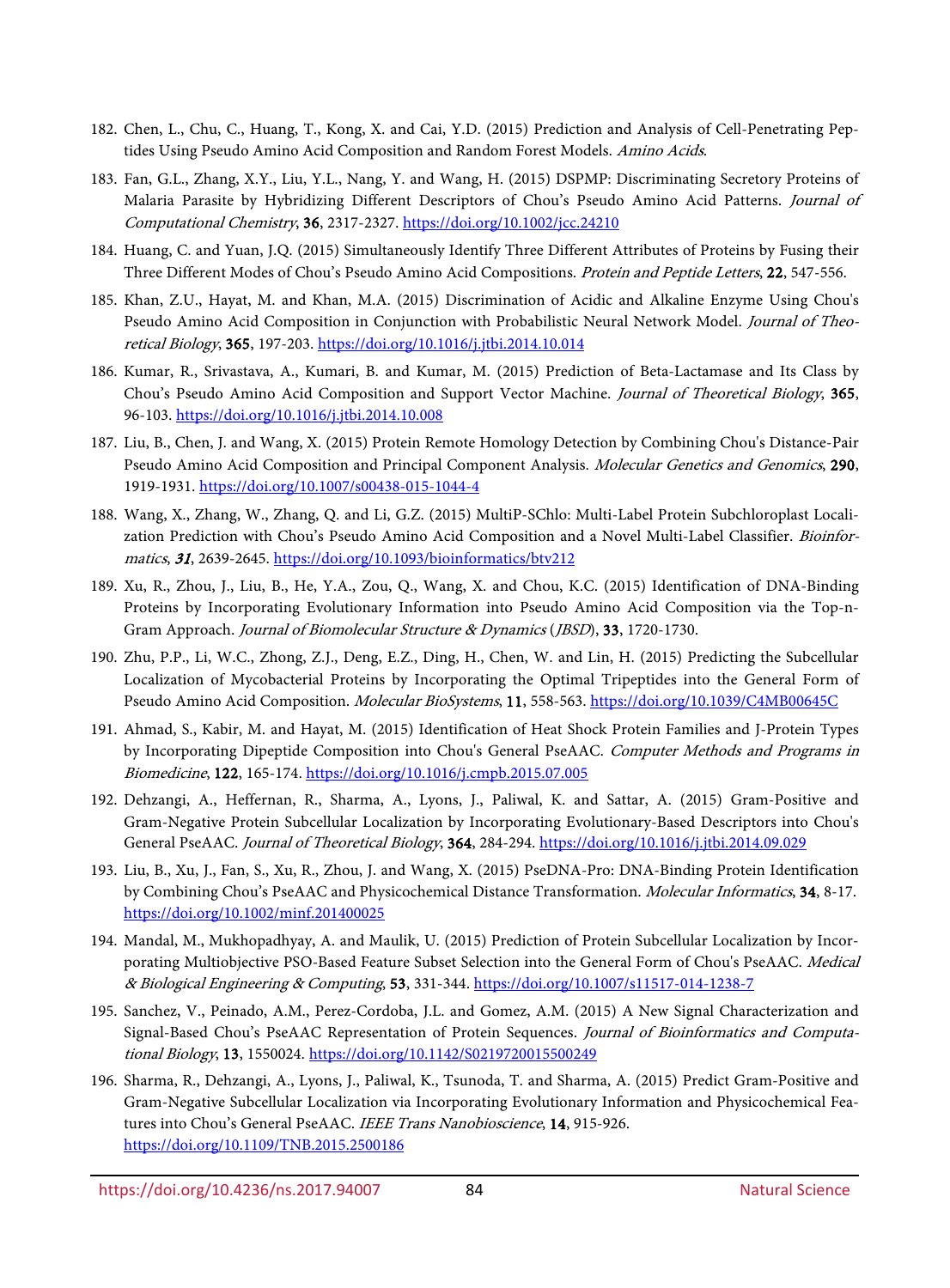- 197. Zhang, M., Zhao, B. and Liu, X. (2015) Predicting Industrial Polymer Melt Index via Incorporating Chaotic Characters into Chou's General PseAAC. Chemometrics and Intelligent Laboratory Systems (CHEMOLAB), 146, 232-240.
- 198. Zhang, S.L. (2015) Accurate Prediction of Protein Structural Classes by Incorporating PSSS and PSSM into Chou's General PseAAC. Chemometrics and Intelligent Laboratory Systems (CHEMOLAB), 142, 28-35.
- 199. Han, G.S., Yu, Z.G. and Anh, V. (2014) A Two-Stage SVM Method to Predict Membrane Protein Types by Incorporating Amino Acid Classifications and Physicochemical Properties into a General Form of Chou's PseAAC. Journal of Theoretical Biology, 344, 31-39[. https://doi.org/10.1016/j.jtbi.2013.11.017](https://doi.org/10.1016/j.jtbi.2013.11.017)
- 200. Hayat, M. and Iqbal, N. (2014) Discriminating Protein Structure Classes by Incorporating Pseudo Average Chemical Shift to Chou's General PseAAC and Support Vector Machine. Comput Methods Programs Biomed, 116, 184-192.
- 201. Li, L., Yu, S., Xiao, W., Li, Y., Li, M., Huang, L., Zheng, X., Zhou, S. and Yang, H. (2014) Prediction of Bacterial Protein Subcellular Localization by Incorporating Various Features into Chou's PseAAC and a Backward Feature Selection Approach. Biochimie, 104, 100-107[. https://doi.org/10.1016/j.biochi.2014.06.001](https://doi.org/10.1016/j.biochi.2014.06.001)
- 202. Zhang, J., Zhao, X., Sun, P. and Ma, Z. (2014) PSNO: Predicting Cysteine S-Nitrosylation Sites by Incorporating Various Sequence-Derived Features into the General Form of Chou's PseAAC. International Journal of Molecular Sciences, 15, 11204-11219.<https://doi.org/10.3390/ijms150711204>
- 203. Chang, T.H., Wu, L.C., Lee, T.Y., Chen, S.P., Huang, H.D. and Horng, J.T. (2013) EuLoc: A Web-Server for Accurately Predict Protein Subcellular Localization in Eukaryotes by Incorporating Various Features of Sequence Segments into the General Form of Chou's PseAAC. Journal of Computer-Aided Molecular Design, 27, 91-103[. https://doi.org/10.1007/s10822-012-9628-0](https://doi.org/10.1007/s10822-012-9628-0)
- 204. Fan, G.-L., Li, Q.-Z. and Zuo, Y.-C. (2013) Predicting Acidic and Alkaline Enzymes by Incorporating the Average Chemical Shift and Gene Ontology Informations into the General Form of Chou's PseAAC. Pocess Biochemistry, 48, 1048-1053.
- 205. Pacharawongsakda, E. and Theeramunkong, T. (2013) Predict Subcellular Locations of Singleplex and Multiplex Proteins by Semi-Supervised Learning and Dimension-Reducing General Mode of Chou's PseAAC. IEEE Transactions on Nanobioscience, 12, 311-320.<https://doi.org/10.1109/TNB.2013.2272014>
- 206. Xie, H.L., Fu, L. and Nie, X.D. (2013) Using Ensemble SVM to Identify Human GPCRs N-Linked Glycosylation Sites Based on the General Form of Chou's PseAAC. Protein Engineering, Design and Selection, 26, 735-742. <https://doi.org/10.1093/protein/gzt042>
- 207. Hayat, M. and Khan, A. (2012) Discriminating Outer Membrane Proteins with Fuzzy K-Nearest Neighbor Algorithms Based on the General Form of Chou's PseAAC. Protein & Peptide Letters, 19, 411-421.
- 208. Liao, B., Xiang, Q. and Li, D. (2012) Incorporating Secondary Features into the General form of Chou's PseAAC for Predicting Protein Structural Class. Protein & Peptide Letters, 19, 1133-1138.
- 209. Mei, S. (2012) Multi-Kernel Transfer Learning Based on Chou's PseAAC Formulation for Protein Submitochondria Localization. Journal of Theoretical Biology, 293, 121-130. <https://doi.org/10.1016/j.jtbi.2011.10.015>
- 210. Mei, S. (2012) Predicting Plant Protein Subcellular Multi-Localization by Chou's PseAAC Formulation Based Multi-Label Homolog Knowledge Transfer Learning. Journal of Theoretical Biology, 310, 80-87. <https://doi.org/10.1016/j.jtbi.2012.06.028>
- 211. Qin, Y.F., Wang, C.H., Yu, X.Q., Zhu, J., Liu, T.G. and Zheng, X.Q. (2012) Predicting Protein Structural Class by Incorporating Patterns of Over- Represented k-mers into the General Form of Chou's PseAAC. Protein & Peptide Letters, 19, 388-397.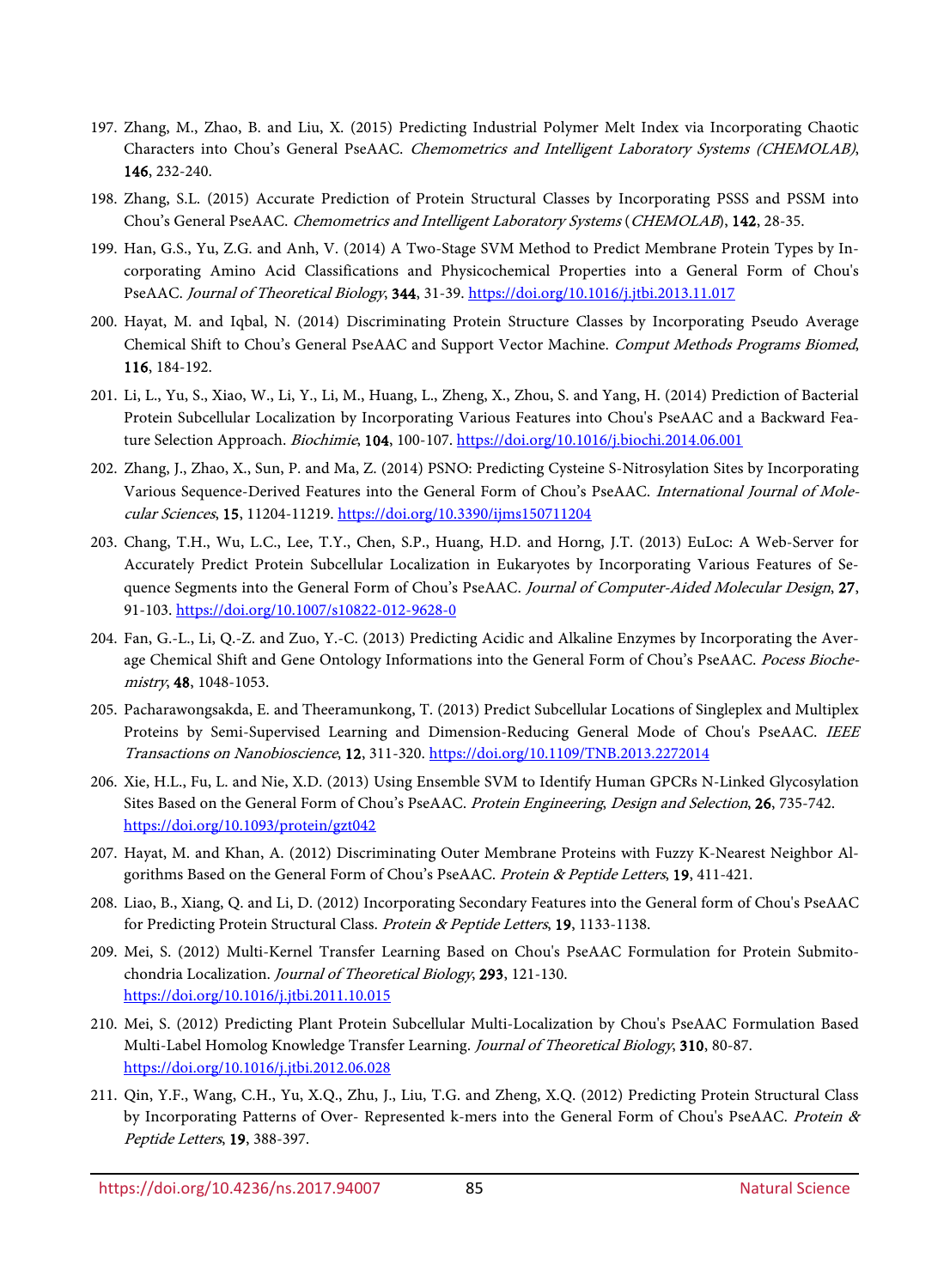- <span id="page-19-0"></span>212. Sun, X.Y., Shi, S.P., Qiu, J.D., Suo, S.B., Huang, S.Y. and Liang, R.P. (2012) Identifying Protein Quaternary Structural Attributes by Incorporating Physicochemical Properties into the General Form of Chou's PseAAC via Discrete Wavelet Transform. Molecular Biosystems, 8, 3178-3184.<https://doi.org/10.1039/c2mb25280e>
- <span id="page-19-1"></span>213. Chou, K.C. and Shen, H.B. (2009) Review: Recent Advances in Developing Web-Servers for Predicting Protein Attributes. Natural Science, 1, 63-92.
- <span id="page-19-2"></span>214. Shen, H.B. and Chou, K.C. (2008) PseAAC: A Flexible Web-Server for Generating Various Kinds of Protein Pseudo Amino Acid Composition. Analytical Biochemistry, 373, 386-388. <https://doi.org/10.1016/j.ab.2007.10.012>
- <span id="page-19-3"></span>215. Chen, W., Lei, T.Y., Jin, D.C., Lin, H. and Chou, K.C. (2014) PseKNC: A Flexible Web-Server for Generating Pseudo K-Tuple Nucleotide Composition. Analytical Biochemistry, 456, 53-60. <https://doi.org/10.1016/j.ab.2014.04.001>
- <span id="page-19-10"></span>216. Chen, W., Feng, P.M., Deng, E.Z., Lin, H. and Chou, K.C. (2014) iTIS-PseTNC: A Sequence-Based Predictor for Identifying Translation Initiation Site in Human Genes Using Pseudo Trinucleotide Composition. Analytical Biochemistry, 462, 76-83.<https://doi.org/10.1016/j.ab.2014.06.022>
- <span id="page-19-5"></span>217. Chen, W., Zhang, X., Brooker, J., Lin, H., Zhang, L. and Chou, K.C. (2015) PseKNC-General: A Cross-Platform Package for Generating Various Modes of Pseudo Nucleotide Compositions. Bioinformatics, 31, 119-120. <https://doi.org/10.1093/bioinformatics/btu602>
- <span id="page-19-11"></span>218. Chen, W., Feng, P.M., Lin, H. and Chou, K.C. (2014) iSS-PseDNC: Identifying Splicing Sites Using Pseudo Dinucleotide Composition. BioMed Research International (BMRI), 2014, 623149.
- 219. Guo, S.H., Deng, E.Z., Xu, L.Q., Ding, H., Lin, H., Chen, W. and Chou, K.C. (2014) iNuc-PseKNC: A Sequence-Based Predictor for Predicting Nucleosome Positioning in Genomes with Pseudo k-Tuple Nucleotide Composition. Bioinformatics, 30, 1522-1529[. https://doi.org/10.1093/bioinformatics/btu083](https://doi.org/10.1093/bioinformatics/btu083)
- <span id="page-19-12"></span>220. Lin, H., Deng, E.Z., Ding, H., Chen, W. and Chou, K.C. (2014) iPro54-PseKNC: A Sequence-Based Predictor for Identifying Sigma-54 Promoters in Prokaryote with Pseudo k-Tuple Nucleotide Composition. Nucleic Acids Research, 42, 12961-12972.<https://doi.org/10.1093/nar/gku1019>
- <span id="page-19-9"></span>221. Xiao, X., Ye, H.X., Liu, Z., Jia, J.H. and Chou, K.C. (2016) iROS-gPseKNC: Predicting Replication Origin Sites in DNA by Incorporating Dinucleotide Position-Specific Propensity into General Pseudo Nucleotide Composition. Oncotarget, 7, 34180-34189.
- 222. Chen, W., Lin, H. and Chou, K.C. (2015) Pseudo Nucleotide Composition or PseKNC: An Effective Formulation for Analyzing Genomic Sequences. Molecular BioSystems, 11, 2620-2634. <https://doi.org/10.1039/C5MB00155B>
- <span id="page-19-4"></span>223. Feng, P., Ding, H., Yang, H., Chen, W., Lin, H. and Chou, K.C. (2017) iRNA-PseColl: Identifying the Occurrence Sites of Different RNA Modifications by Incorporating Collective Effects of Nucleotides into PseKNC. Molecular Therapy -Nucleic Acids. <https://doi.org/10.1016/j.omtn.2017.03.006>
- <span id="page-19-6"></span>224. Liu, B., Liu, F., Fang, L., Wang, X. and Chou, K.C. (2015) repDNA: A Python Package to Generate Various Modes of Feature Vectors for DNA Sequences by Incorporating User-Defined Physicochemical Properties and Sequence-Order Effects. Bioinformatics, 31, 1307-1309[. https://doi.org/10.1093/bioinformatics/btu820](https://doi.org/10.1093/bioinformatics/btu820)
- <span id="page-19-7"></span>225. Liu, B., Liu, F., Fang, L., Wang, X. and Chou, K.C. (2016) repRNA: A Web Server for Generating Various Feature Vectors of RNA Sequences. Molecular Genetics and Genomics, 291, 473-481. <https://doi.org/10.1007/s00438-015-1078-7>
- <span id="page-19-8"></span>226. Liu, B., Liu, F., Wang, X., Chen, J., Fang, L. and Chou, K.C. (2015) Pse-in-One: A Web Server for Generating Various Modes of Pseudo Components of DNA, RNA, and Protein Sequences. Nucleic Acids Research, 43, W65-W71. <https://doi.org/10.1093/nar/gkv458>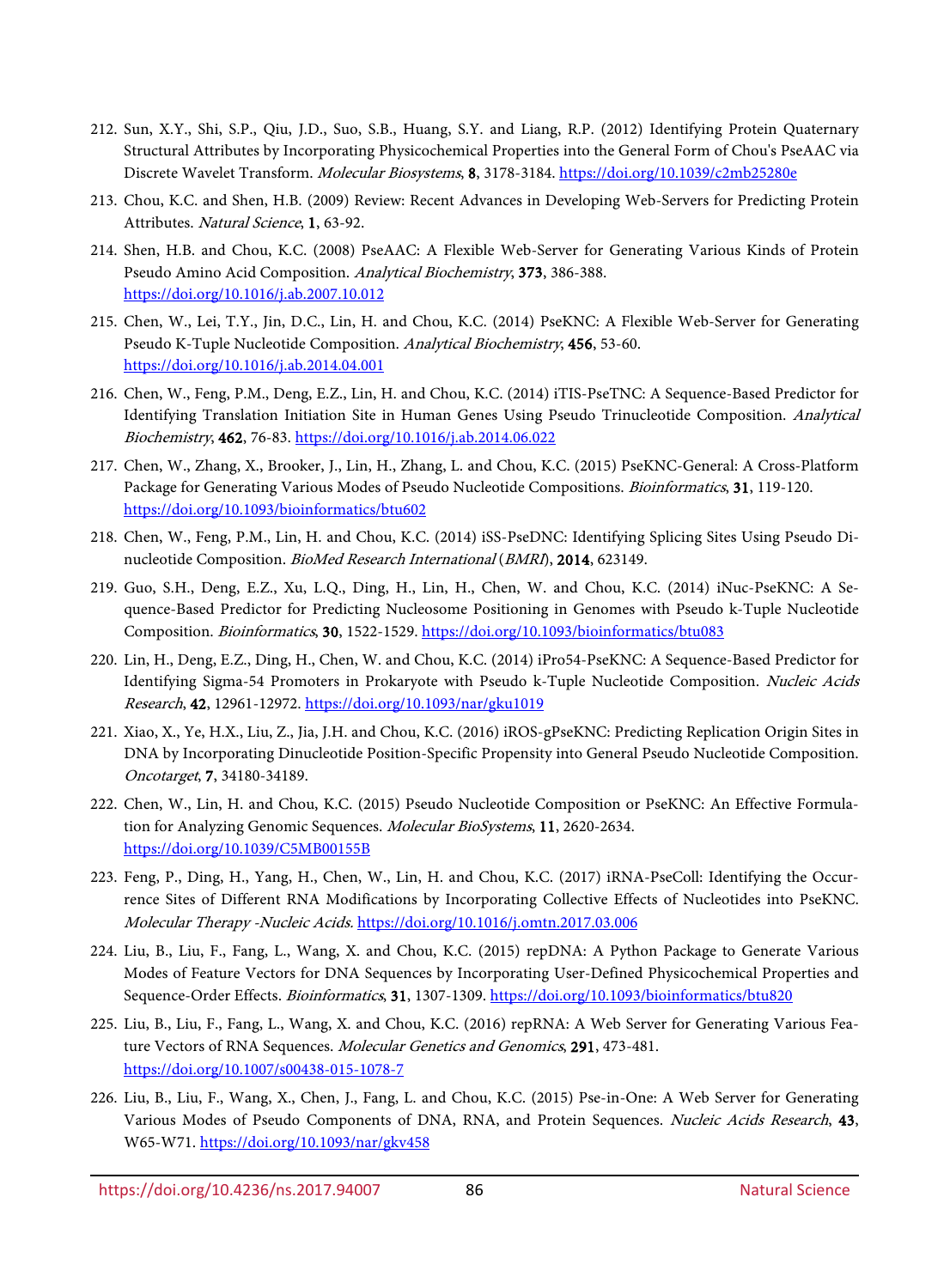- <span id="page-20-0"></span>227. Ahmad, K., Waris, M. and Hayat, M. (2016) Prediction of Protein Submitochondrial Locations by Incorporating Dipeptide Composition into Chou's General Pseudo Amino Acid Composition. Journal of Membrane Biology, 249, 293-304.
- 228. Behbahani, M., Mohabatkar, H. and Nosrati, M. (2016) Analysis and Comparison of Lignin Peroxidases between Fungi and Bacteria Using Three Different Modes of Chou's General Pseudo Amino Acid Composition. Journal of Theoretical Biology, 411, 1-5[. https://doi.org/10.1016/j.jtbi.2016.09.001](https://doi.org/10.1016/j.jtbi.2016.09.001)
- <span id="page-20-3"></span>229. Chen, W., Tang, H., Ye, J., Lin, H. and Chou, K.C. (2016) iRNA-PseU: Identifying RNA Pseudouridine Sites. Molecular Therapy-Nucleic Acids, 5, e332.
- 230. Fan, G.L., Liu, Y.L. and Wang, H. (2016) Identification of Thermophilic Proteins by Incorporating Evolutionary and Acid Dissociation Information into Chou's General Pseudo Amino Acid Composition. Journal of Theoretical Biology, 407, 138-142.<https://doi.org/10.1016/j.jtbi.2016.07.010>
- <span id="page-20-1"></span>231. Jia, J., Liu, Z., Xiao, X., Liu, B. and Chou, K.C. (2016) Identification of Protein-Protein Binding Sites by Incorporating the Physicochemical Properties and Stationary Wavelet Transforms into Pseudo Amino Acid Composition (iPPBS-PseAAC). Journal of Biomolecular Structure & Dynamics (JBSD), 34, 1946-1961. <https://doi.org/10.1080/07391102.2015.1095116>
- 232. Jia, J., Zhang, L., Liu, Z., Xiao, X. and Chou, K.C. (2016) pSumo-CD: Predicting Sumoylation Sites in Proteins with Covariance Discriminant Algorithm by Incorporating Sequence-Coupled Effects into General PseAAC. Bioinformatics, 32, 3133-3141.
- 233. Jiao, Y.S. and Du, P.F. (2016) Prediction of Golgi-Resident Protein Types Using General Form of Chou's Pseudo Amino Acid Compositions: Approaches with Minimal Redundancy Maximal Relevance Feature Selection. Journal of Theoretical Biology, 402, 38-44.<https://doi.org/10.1016/j.jtbi.2016.04.032>
- 234. Liu, B., Long, R. and Chou, K.C. (2016) iDHS-EL: Identifying DNase I Hypersensitive Sites by Fusing Three Different Modes of Pseudo Nucleotide Composition into an Ensemble Learning Framework Bioinformatics, 32, 2411-2418.<https://doi.org/10.1093/bioinformatics/btw186>
- <span id="page-20-2"></span>235. Liu, Z., Xiao, X., Yu, D.J., Jia, J., Qiu, W.R. and Chou, K.C. (2016) pRNAm-PC: Predicting N-Methyladenosine Sites in RNA Sequences via Physical-Chemical Properties. Analytical Biochemistry, 497, 60-67. <https://doi.org/10.1016/j.ab.2015.12.017>
- 236. Qiu, W.R., Sun, B.Q., Xiao, X., Xu, Z.C. and Chou, K.C. (2016) iHyd-PseCp: Identify Hydroxyproline and Hydroxylysine in Proteins by Incorporating Sequence-Coupled Effects into General PseAAC. Oncotarget, 7, 44310-44321.
- 237. Qiu, W.R., Xiao, X., Xu, Z.H. and Chou, K.C. (2016) iPhos-PseEn: Identifying Phosphorylation Sites in Proteins by Fusing Different Pseudo Components into an Ensemble Classifier. Oncotarget, 7, 51270-51283.
- 238. Qiu, W.R., Zheng, Q.S., Sun, B.Q. and Xiao, X. (2016) Multi-iPPseEvo: A Multi-Label Classifier for Identifying Human Phosphorylated Proteins by Incorporating Evolutionary Information into Chou's General PseAAC via Grey System Theory Mol Inform.<https://doi.org/10.1002/minf.201600010>
- 239. Rahimi, M., Bakhtiarizadeh, M.R. and Mohammadi-Sangcheshmeh, A. (2016) OOgenesis\_Pred: A Sequence-Based Method for Predicting Oogenesis Proteins by Six Different Modes of Chou's Pseudo Amino Acid Composition. Journal of Theoretical Biology, 414, 128-136[. https://doi.org/10.1016/j.jtbi.2016.11.028](https://doi.org/10.1016/j.jtbi.2016.11.028)
- 240. Sun, W.J., Li, J.H., Liu, S., Wu, J., Zhou, H., Qu, L.H. and Yang, J.H. (2016) RMBase: A Resource for Decoding the Landscape of RNA Modifications from High-Throughput Sequencing Data. Nucleic Acids Research, 44, D259-D265.<https://doi.org/10.1093/nar/gkv1036>
- 241. Tang, H., Chen, W. and Lin, H. (2016) Identification of Immunoglobulins Using Chou's Pseudo Amino Acid Composition with Feature Selection Technique. Molecular BioSystems, 12, 1269-1275. <https://doi.org/10.1039/C5MB00883B>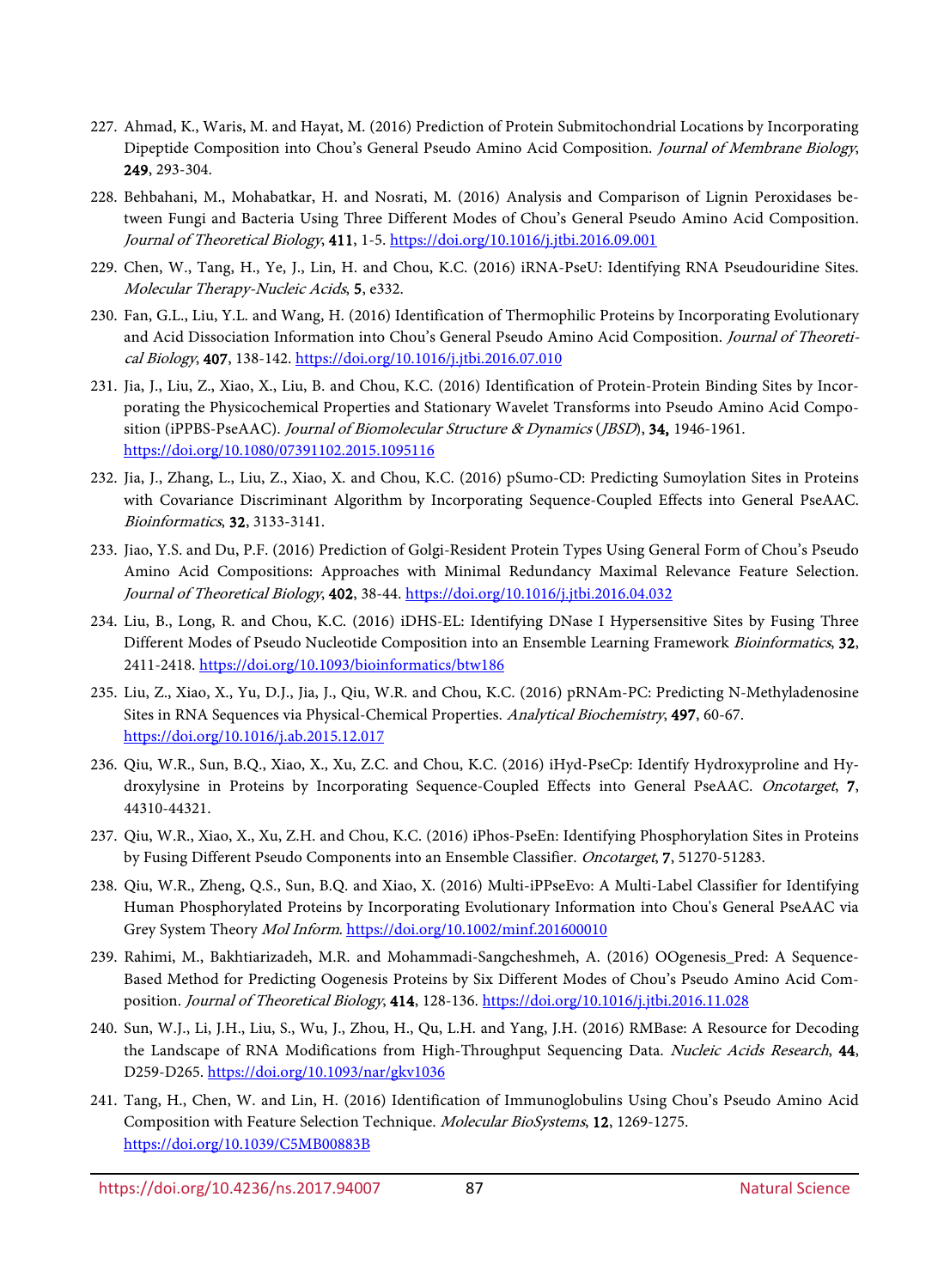- 242. Tiwari, A.K. (2016) Prediction of G-Protein Coupled Receptors and Their Subfamilies by Incorporating Various Sequence Features into Chou's General PseAAC. Computer Methods and Programs in Biomedicine, 134, 197-213.<https://doi.org/10.1016/j.cmpb.2016.07.004>
- 243. Xu, C., Sun, D., Liu, S. and Zhang, Y. (2016) Protein Sequence Analysis by Incorporating Modified Chaos Game and Physicochemical Properties into Chou's General Pseudo Amino Acid Composition. Journal of Theoretical Biology, 406, 105-115.
- 244. Xu, Y. and Chou, K.C. (2016) Recent Progress in Predicting Posttranslational Modification Sites in Proteins. Current Topics in Medicinal Chemistry, 16, 591-603[. https://doi.org/10.2174/1568026615666150819110421](https://doi.org/10.2174/1568026615666150819110421)
- 245. Zhang, C.J., Tang, H., Li, W.C., Lin, H., Chen, W. and Chou, K.C. (2016) iOri-Human: Identify Human Origin of Replication by Incorporating Dinucleotide Physicochemical Properties into Pseudo Nucleotide Composition. Oncotarget, 7, 69783-69793.
- 246. Zou, H.L. and Xiao, X. (2016) Predicting the Functional Types of Singleplex and Multiplex Eukaryotic Membrane Proteins via Different Models of Chou's Pseudo Amino Acid Compositions. Journal of Membrane Biology, 249, 23-29.
- 247. Zou, H.L. and Xiao, X. (2016) Classifying Multifunctional Enzymes by Incorporating Three Different Models into Chou's General Pseudo Amino Acid Composition. Journal of Membrane Biology, 249, 561-567.
- 248. Chen, W., Ding, H., Feng, P., Lin, H. and Chou, K.C. (2016) iACP: A Sequence-Based Tool for Identifying An-ticancer Peptides. Oncotarget, 7, 16895-16909[. https://doi.org/10.18632/oncotarget.7815](https://doi.org/10.18632/oncotarget.7815)
- 249. Ju, Z., Cao, J.Z. and Gu, H. (2016) Predicting Lysine Phosphoglycerylation with Fuzzy SVM by Incorporating k-Spaced Amino Acid Pairs into Chou's General PseAAC. Journal of Theoretical Biology, 397, 145-150. <https://doi.org/10.1016/j.jtbi.2016.02.020>
- 250. Kabir, M. and Hayat, M. (2016) iRSpot-GAEnsC: Identifying Recombination Spots via Ensemble Classifier and Extending the Concept of Chou's PseAAC to Formulate DNA Samples. Molecular Genetics and Genomics, 291, 285-296.<https://doi.org/10.1007/s00438-015-1108-5>
- 251. Tahir, M. and Hayat, M. (2016) iNuc-STNC: A Sequence-Based Predictor for Identification of Nucleosome Positioning in Genomes by Extending the Concept of SAAC and Chou's PseAAC. Mol Biosyst, 12, 2587-2593. <https://doi.org/10.1039/C6MB00221H>
- 252. Chen, W., Feng, P., Yang, H., Ding, H., Lin, H. and Chou, K.C. (2017) iRNA-AI: Identifying the Adenosine to Inosine Editing Sites in RNA Sequences. Oncotarget, 8, 4208-4217.<https://doi.org/10.18632/oncotarget.13758>
- 253. Jiao, Y.S. and Du, P.F. (2017) Predicting Protein Submitochondrial Locations by Incorporating the Positional-Specific Physicochemical Properties into Chou's General Pseudo-Amino Acid Compositions. Journal of Theoretical Biology, 416, 81-87.<https://doi.org/10.1016/j.jtbi.2016.12.026>
- <span id="page-21-1"></span>254. Liu, B., Wu, H., Zhang, D., Wang, X. and Chou, K.C. (2017) Pse-Analysis: A Python Package for DNA/RNA and Protein/Peptide Sequence Analysis Based on Pseudo Components and Kernel Methods. Oncotarget, 8, 4208-4217.<https://doi.org/10.18632/oncotarget.14524>
- <span id="page-21-0"></span>255. Qiu, W.R., Jiang, S.Y., Xu, Z.C., Xiao, X. and Chou, K.C. (2017) iRNAm5C-PseDNC: Identifying RNA 5-Methylcytosine Sites by Incorporating Physical-Chemical Properties into Pseudo Dinucleotide Composition. Oncotarget, in press (026264R2).
- 256. Qiu, W.R., Zheng, Q.S., Sun, B.Q. and Xiao, X. (2017) Multi-iPPseEvo: A Multi-label Classifier for Identifying Human Phosphorylated Proteins by Incorporating Evolutionary Information into Chou's General PseAAC via Grey System Theory. Mol Inform, 36[. https://doi.org/10.1002/minf.201600085](https://doi.org/10.1002/minf.201600085)
- 257. Rahimi, M., Bakhtiarizadeh, M.R. and Mohammadi-Sangcheshmeh, A. (2017) OOgenesis\_Pred: A Sequence-Based Method for Predicting Oogenesis Proteins by Six Different Modes of Chou's Pseudo Amino Acid Com-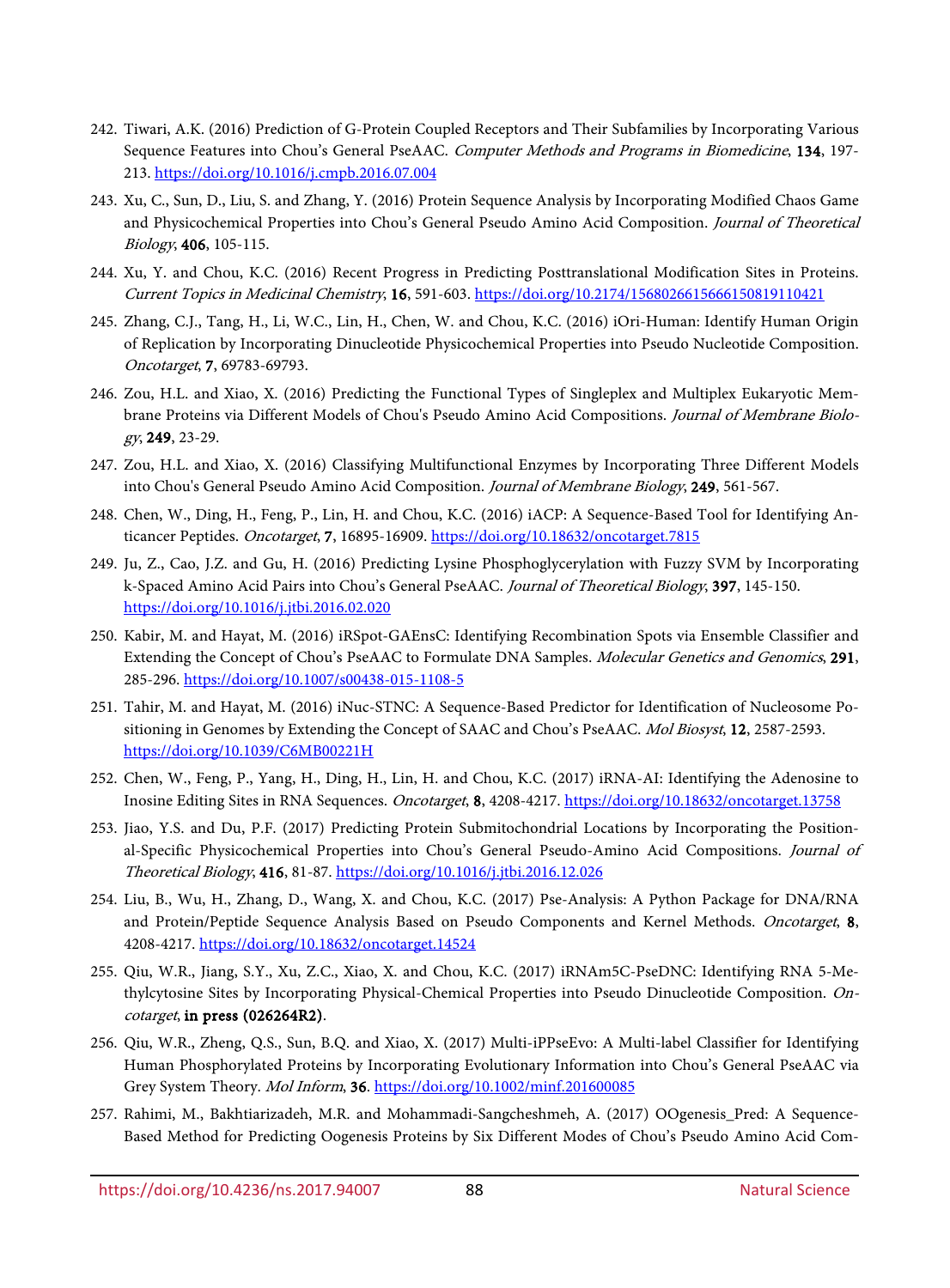position. Journal of Theoretical Biology, 414, 128-136[. https://doi.org/10.1016/j.jtbi.2016.11.028](https://doi.org/10.1016/j.jtbi.2016.11.028)

- 258. Khan, M., Hayat, M., Khan, S.A. and Iqbal, N. (2017) Unb-DPC: Identify Mycobacterial Membrane Protein Types by Incorporating Un-Biased Dipeptide Composition into Chou's General PseAAC. Journal of Theoretical Biology, 415, 13-19.<https://doi.org/10.1016/j.jtbi.2016.12.004>
- 259. Liu, L.M., Xu, Y. and Chou, K.C. (2017) iPGK-PseAAC: Identify Lysine Phosphoglycerylation Sites in Proteins by Incorporating Four Different Tiers of Amino Acid Pairwise Coupling Information into the General PseAAC. Medicinal Chemistry, in press.
- 260. Meher, P.K., Sahu, T.K., Saini, V. and Rao, A.R. (2017) Predicting Antimicrobial Peptides with Improved Accuracy by Incorporating the Compositional, Physico-Chemical and Structural Features into Chou's General. PseAAC. Scientific Reports, 7, 42362.<https://doi.org/10.1038/srep42362>
- 261. Xu, Y., Li, C. and Chou, K.C. (2017) iPreny-PseAAC: Identify C-Terminal Cysteine Prenylation Sites in Proteins by Incorporating Two Tiers of Sequence Couplings into PseAAC. Medicinal Chemistry, in press.
- 262. Zhou, S.F. and Zhong, W.Z. (2017) Drug Design and Discovery: Principles and Applications. Molecules, 22.
- <span id="page-22-0"></span>263. Qiu, W.R., Jiang, S.Y., Sun, B.Q., Xiao, X. and Chou, K.C. (2017) iRNA-2methyl: An Ensemble Classifier for Identifying RNA 2'-O-Methylation Modification Sites by Incorporating Sequence-Coupled Effects into General PseKNC. Genomics, in press.
- <span id="page-22-1"></span>264. Leslie, C.S., Eskin, E., Cohen, A., Weston, J. and Noble, W.S. (2004) Mismatch String Kernels for Discriminative Protein Classification. Bioinformatics, 20, 467-476.<https://doi.org/10.1093/bioinformatics/btg431>
- <span id="page-22-2"></span>265. Luo, L., Li, D., Zhang, W., Tu, S., Zhu, X. and Tian, G. (2016) Accurate Prediction of Transposon-Derived piRNAs by Integrating Various Sequential and Physicochemical Features. PLoS ONE, 11, e0153268.
- <span id="page-22-3"></span>266. Xue, C., Li, F., He, T., Liu, G.-P., Li, Y. and Zhang, X. (2005) Classification of Real and Pseudo MicroRNA Precursors Using Local Structure-Sequence Features and Support Vector Machine. BMC bioinformatics, 6, 1. <https://doi.org/10.1186/1471-2105-6-310>
- <span id="page-22-4"></span>267. Liu, B., Fang, L., Liu, F., Wang, X., Chen, J. and Chou, K.C. (2015) Identification of Real MicroRNA Precursors with a Pseudo Structure Status Composition Approach. PLoS ONE, 10, e0121501. <https://doi.org/10.1371/journal.pone.0121501>
- <span id="page-22-6"></span>268. Chen, W., Zhang, X., Brooker, J., Lin, H., Zhang, L. and Chou, K.-C. (2015b) PseKNC-General: A Cross-Platform Package for Generating Various Modes of Pseudo Nucleotide Compositions. Bioinformatics, 31, 119-120. <https://doi.org/10.1093/bioinformatics/btu602>
- <span id="page-22-8"></span>269. Liu, B., Wang, X., Lin, L., Dong, Q. and Wang, X. (2008) A Discriminative Method for Protein Remote Homology Detection and Fold Recognition Combining Top-n-Grams and Latent Semantic Analysis. BMC Bioinformatics, 9, 1.<https://doi.org/10.1186/1471-2105-9-510>
- <span id="page-22-5"></span>270. Liu, B., Wang, X., Chen, Q., Dong, Q. and Lan, X. (2012) Using Amino Acid Physicochemical Distance Transformation for Fast Protein Remote Homology Detection. PLoS ONE, 7, e46633. <https://doi.org/10.1371/journal.pone.0046633>
- <span id="page-22-7"></span>271. Liu, B., Xu, J., Zou, Q., Xu, R., Wang, X. and Chen, Q. (2014) Using Distances between Top-n-Gram and Residue Pairs for Protein Remote Homology Detection. BMC Bioinformatics, 15, 1. <https://doi.org/10.1093/bib/bbs075>
- <span id="page-22-9"></span>272. Dong, Q., Zhou, S. and Guan, J. (2009) A New Taxonomy-Based Protein Fold Recognition Approach Based on Autocross- Covariance Transformation. Bioinformatics, 25, 2655-2662. <https://doi.org/10.1093/bioinformatics/btp500>
- <span id="page-22-10"></span>273. Guo, Y., Yu, L., Wen, Z. and Li, M. (2008) Using Support Vector Machine Combined with Auto Covariance to Predict Protein-Protein Interactions from Protein Sequences. Nucleic Acids Research, <sup>36</sup>, 3025-3030.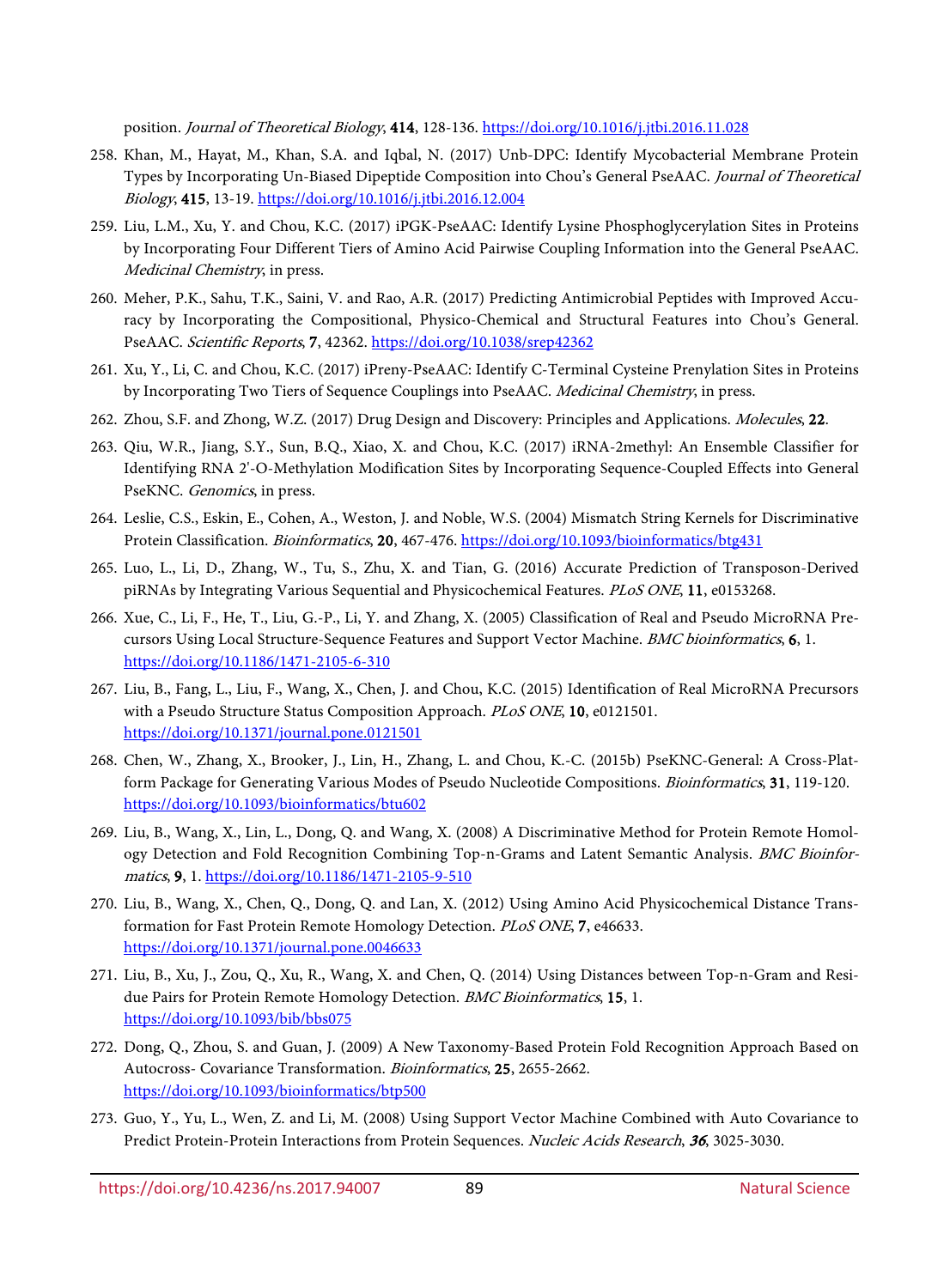<https://doi.org/10.1093/nar/gkn159>

- <span id="page-23-0"></span>274. Liu, B., Xu, J., Lan, X., Xu, R., Zhou, J., Wang, X. and Chou, K.-C. (2014) iDNA-Prot| dis: Identifying DNA-Binding Proteins by Incorporating Amino Acid Distance-Pairs and Reduced Alphabet Profile into the General Pseudo Amino Acid Composition. PLoS ONE, 9, e106691.<https://doi.org/10.1371/journal.pone.0106691>
- <span id="page-23-1"></span>275. Xiao, X., Lin, W.Z. and Chou, K.C. (2013) Recent Advances in Predicting Protein Classification and Their Applications to Drug Development. Current Topics in Medicinal Chemistry, 13, 1622-1635. <https://doi.org/10.2174/15680266113139990113>
- <span id="page-23-2"></span>276. Shen, H.B., Song, J.N. and Chou, K.C. (2009) Prediction of Protein Folding Rates from Primary Sequence by Fusing Multiple Sequential Features. *Journal of Biomedical Science and Engineering (JBiSE)*, 2, 136-143.
- <span id="page-23-4"></span>277. Chen, W., Lin, H., Feng, P.M., Ding, C., Zuo, Y.C. and Chou, K.C. (2012) iNuc-PhysChem: A Sequence-Based Predictor for Identifying Nucleosomes via Physicochemical Properties. PLoS ONE, 7, e47843. <https://doi.org/10.1371/journal.pone.0047843>
- 278. Fan, Y.N., Xiao, X., Min, J.L. and Chou, K.C. (2014) iNR-Drug: Predicting the Interaction of Drugs with Nuclear Receptors in Cellular Networking. International Journal of Molecular Sciences (IJMS), 15, 4915-4937.
- 279. He, Z., Zhang, J., Shi, X.H., Hu, L.L., Kong, X., Cai, Y.D. and Chou, K.C. (2010) Predicting Drug-Target Interaction Networks Based on Functional Groups and Biological Features. PLoS ONE, 5, e9603. <https://doi.org/10.1371/journal.pone.0009603>
- 280. Hu, L., Huang, T., Shi, X., Lu, W.C., Cai, Y.D. and Chou, K.C. (2011) Predicting Functions of Proteins in Mouse Based on Weighted Protein-Protein Interaction Network and Protein Hybrid Properties. PLoS ONE, 6, e14556. <https://doi.org/10.1371/journal.pone.0014556>
- 281. Huang, R.B., Du, Q.S., Wang, C.H., Liao, S.M. and Chou, K.C. (2010) A Fast and Accurate Method for Predicting pKa of Residues in Proteins. Protein Engineering, Design and Selection (PEDS), <sup>23</sup>, 35-42.
- 282. Huang, T., Chen, L., Cai, Y.D. and Chou, K.C. (2011) Classification and Analysis of Regulatory Pathways Using Graph Property, Biochemical and Physicochemical Property, and Functional Property. PLoS ONE, 6, e25297. <https://doi.org/10.1371/journal.pone.0025297>
- 283. Huang, T., Niu, S., Xu, Z., Huang, Y., Kong, X., Cai, Y.D. and Chou, K.C. (2011) Predicting Transcriptional Activity of Multiple Site p53 Mutants Based on Hybrid Properties. PLoS ONE, 6, e22940.
- 284. Huang, T., Shi, X.H., Wang, P., He, Z., Feng, K.Y., Hu, L., Kong, X., Li, Y.X., Cai, Y.D. and Chou, K.C. (2010) Analysis and Prediction of the Metabolic Stability of Proteins Based on Their Sequential Features, Subcellular Locations and Interaction Networks. PLoS ONE, 5, e10972.<https://doi.org/10.1371/journal.pone.0010972>
- 285. Huang, T., Zhang, J., Xu, Z.P., Hu, L.L., Chen, L., Shao, J.L., Zhang, L., Kong, X.Y., Cai, Y.D. and Chou, K.C. (2012) Deciphering the Effects of Gene Deletion on Yeast Longevity Using Network and Machine Learning Approaches. Biochimie, 94, 1017-1025.<https://doi.org/10.1016/j.biochi.2011.12.024>
- 286. Li, B.Q., Hu, L.L., Chen, L., Feng, K.Y., Cai, Y.D. and Chou, K.C. (2012) Prediction of Protein Domain with mRMR Feature Selection and Analysis. PLoS ONE, 7, e39308.
- 287. Li, B.Q., Hu, L.L., Niu, S., Cai, Y.D. and Chou, K.C. (2012) Predict and Analyze S-Nitrosylation Modification Sites with the mRMR and IFS Approaches. Journal of Proteomics, 75, 1654-1665. <https://doi.org/10.1016/j.jprot.2011.12.003>
- 288. Min, J.L., Xiao, X. and Chou, K.C. (2013) iEzy-Drug: A Web Server for Identifying the Interaction between Enzymes and Drugs in Cellular Networking. BioMed Research International (BMRI), 2013, 701317.
- <span id="page-23-3"></span>289. Pugalenthi, G., Kandaswamy, K.K., Chou, K.C., Vivekanandan, S. and Kolatkar, P. (2012) RSARF: Prediction of Residue Solvent Accessibility from Protein Sequence Using Random Forest Method. Protein & Peptide Letters, 19, 50-56.